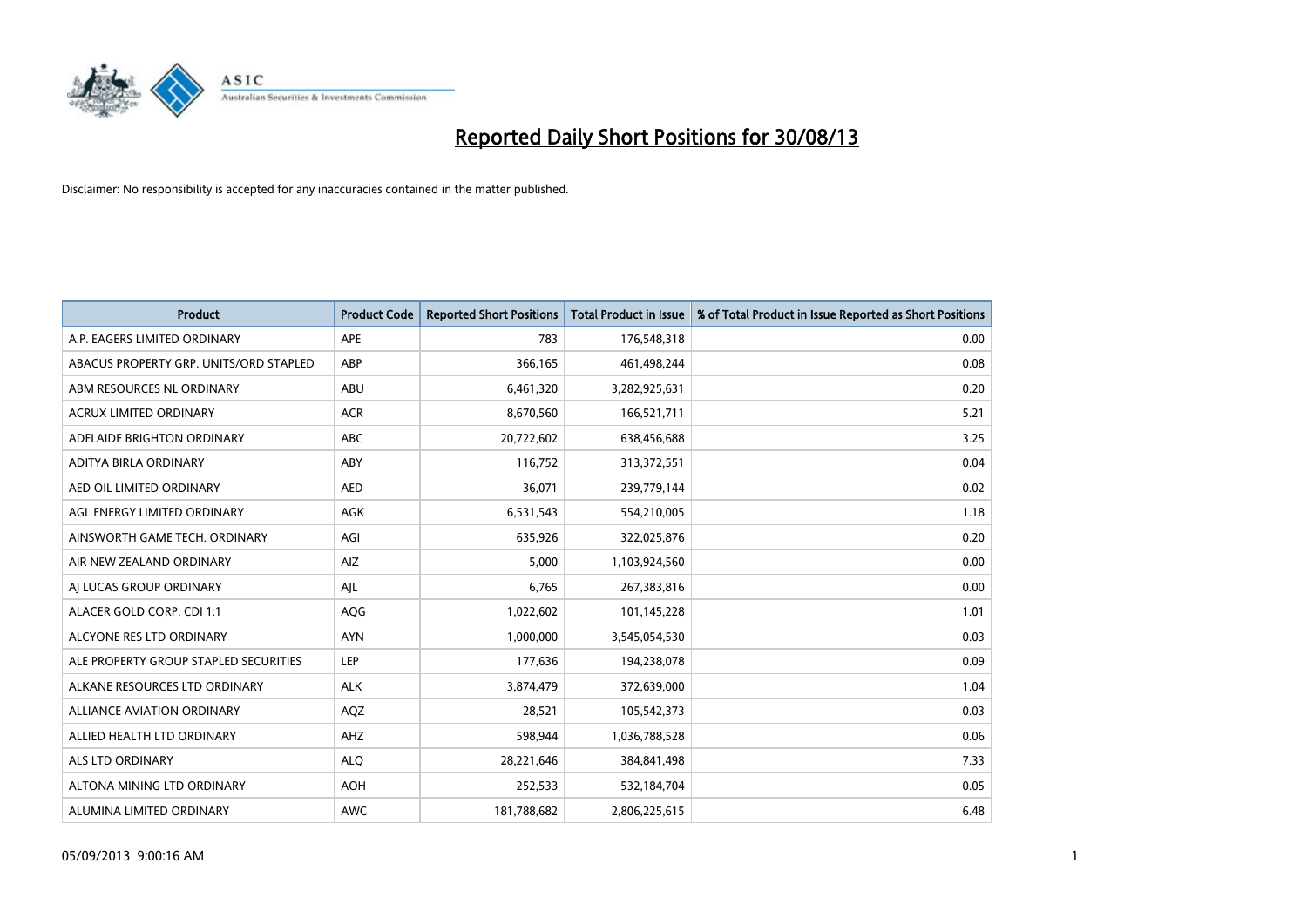

| <b>Product</b>                          | <b>Product Code</b> | <b>Reported Short Positions</b> | <b>Total Product in Issue</b> | % of Total Product in Issue Reported as Short Positions |
|-----------------------------------------|---------------------|---------------------------------|-------------------------------|---------------------------------------------------------|
| AMALGAMATED HOLDINGS ORDINARY           | AHD                 | 13,993                          | 157,759,109                   | 0.01                                                    |
| AMCOM TELECOMM. ORDINARY                | <b>AMM</b>          | 697,860                         | 244,557,101                   | 0.29                                                    |
| AMCOR LIMITED ORDINARY                  | AMC                 | 3,245,936                       | 1,206,684,923                 | 0.27                                                    |
| AMP LIMITED ORDINARY                    | AMP                 | 28,332,584                      | 2,944,564,649                 | 0.96                                                    |
| AMPELLA MINING ORDINARY                 | <b>AMX</b>          | 690,081                         | 248,000,493                   | 0.28                                                    |
| ANGLOGOLD ASHANTI CDI 5:1               | AGG                 | 9                               | 89,207,765                    | 0.00                                                    |
| ANSELL LIMITED ORDINARY                 | <b>ANN</b>          | 10,159,838                      | 130,617,963                   | 7.78                                                    |
| ANTARES ENERGY LTD ORDINARY             | <b>AZZ</b>          | 447,738                         | 255,000,000                   | 0.18                                                    |
| ANZ BANKING GRP LTD ORDINARY            | ANZ                 | 5,201,779                       | 2,743,569,323                 | 0.19                                                    |
| APA GROUP STAPLED SECURITIES            | <b>APA</b>          | 9,022,628                       | 835,750,807                   | 1.08                                                    |
| APN NEWS & MEDIA ORDINARY               | <b>APN</b>          | 17,482,896                      | 661,526,586                   | 2.64                                                    |
| AQUARIUS PLATINUM. ORDINARY             | <b>AOP</b>          | 7,244,686                       | 486,851,336                   | 1.49                                                    |
| AQUILA RESOURCES ORDINARY               | <b>AQA</b>          | 14,598,563                      | 411,804,442                   | 3.55                                                    |
| ARAFURA RESOURCE LTD ORDINARY           | ARU                 | 8,367                           | 441,270,644                   | 0.00                                                    |
| ARB CORPORATION ORDINARY                | ARP                 | 529,623                         | 72,481,302                    | 0.73                                                    |
| ARDENT LEISURE GROUP STAPLED SECURITIES | AAD                 | 2,537,663                       | 399,699,075                   | 0.63                                                    |
| ARISTOCRAT LEISURE ORDINARY             | <b>ALL</b>          | 8,303,332                       | 551,418,047                   | 1.51                                                    |
| <b>ARRIUM LTD ORDINARY</b>              | ARI                 | 37,794,466                      | 1,355,433,903                 | 2.79                                                    |
| <b>ASCIANO LIMITED ORDINARY</b>         | <b>AIO</b>          | 16,228,935                      | 975,385,664                   | 1.66                                                    |
| ASG GROUP LIMITED ORDINARY              | <b>ASZ</b>          | 1,417,978                       | 206,720,839                   | 0.69                                                    |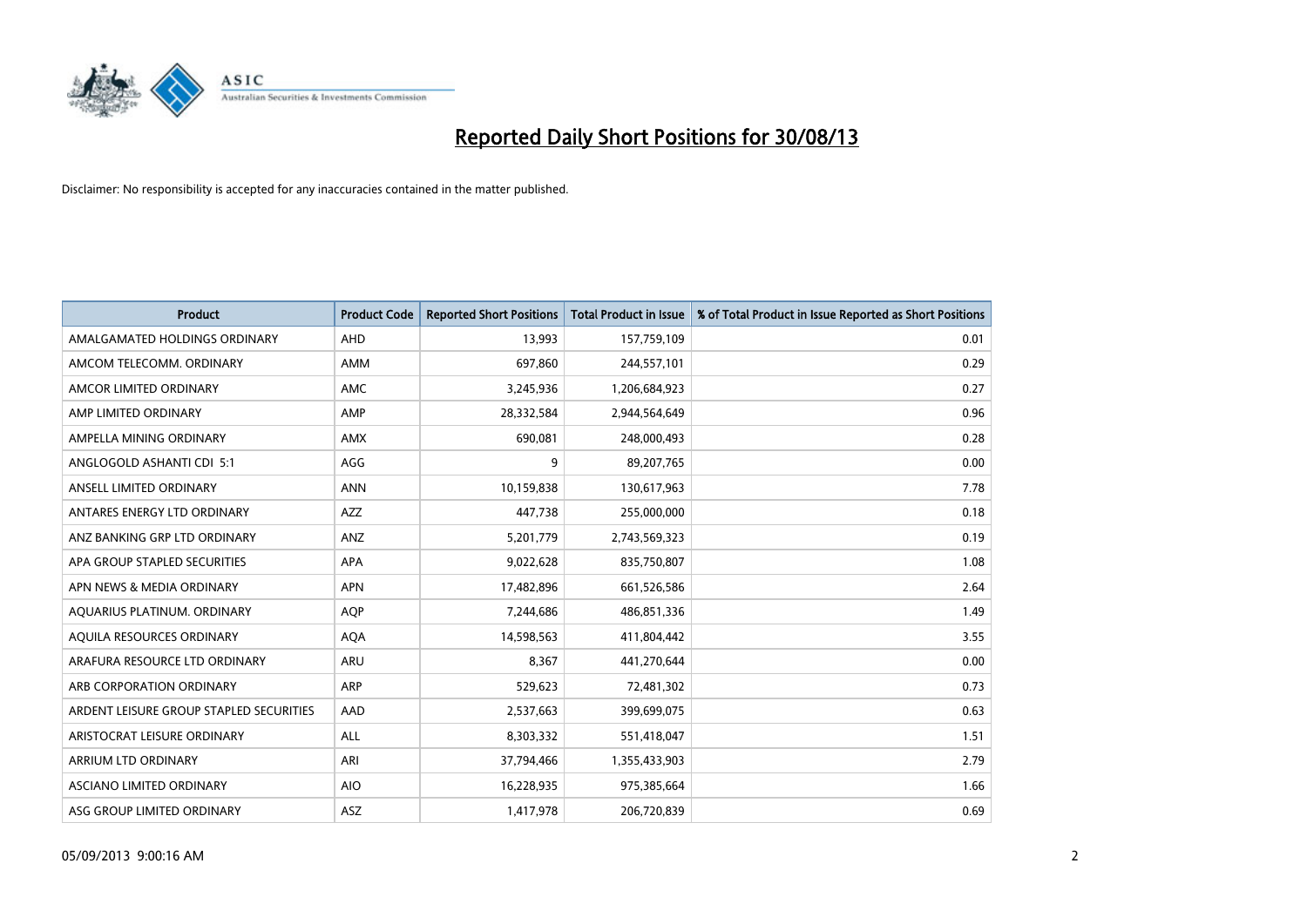

| <b>Product</b>                            | <b>Product Code</b> | <b>Reported Short Positions</b> | Total Product in Issue | % of Total Product in Issue Reported as Short Positions |
|-------------------------------------------|---------------------|---------------------------------|------------------------|---------------------------------------------------------|
| ASPEN GROUP ORD/UNITS STAPLED             | <b>APZ</b>          | 413,722                         | 1,192,665,422          | 0.03                                                    |
| ASTRO JAP PROP GROUP STAPLED US PROHIBIT. | AIA                 | 110,792                         | 67,211,752             | 0.16                                                    |
| ASX LIMITED ORDINARY                      | <b>ASX</b>          | 2,014,271                       | 193,595,162            | 1.04                                                    |
| ATLAS IRON LIMITED ORDINARY               | <b>AGO</b>          | 53,399,203                      | 909,718,409            | 5.87                                                    |
| AUCKLAND INTERNATION ORDINARY             | AIA                 | 6.000                           | 1,322,564,489          | 0.00                                                    |
| <b>AURIZON HOLDINGS LTD ORDINARY</b>      | AZJ                 | 2,502,676                       | 2,137,284,503          | 0.12                                                    |
| <b>AURORA OIL &amp; GAS ORDINARY</b>      | <b>AUT</b>          | 6,258,562                       | 448,785,778            | 1.39                                                    |
| <b>AUSDRILL LIMITED ORDINARY</b>          | <b>ASL</b>          | 15,199,464                      | 312,277,224            | 4.87                                                    |
| AUSENCO LIMITED ORDINARY                  | AAX                 | 1,233,548                       | 123,527,574            | 1.00                                                    |
| <b>AUSTAL LIMITED ORDINARY</b>            | ASB                 | 559,205                         | 346,007,639            | 0.16                                                    |
| AUSTBROKERS HOLDINGS ORDINARY             | <b>AUB</b>          | 2,531                           | 58,148,980             | 0.00                                                    |
| AUSTIN ENGINEERING ORDINARY               | ANG                 | 314,883                         | 73,164,403             | 0.43                                                    |
| AUSTRALAND PROPERTY STAPLED SECURITY      | <b>ALZ</b>          | 1,340,608                       | 578,324,670            | 0.23                                                    |
| AUSTRALIAN AGRICULT, ORDINARY             | AAC                 | 3,300,056                       | 313,113,358            | 1.05                                                    |
| <b>AUSTRALIAN EDUCATION UNITS</b>         | <b>AEU</b>          | 4.127                           | 175,465,397            | 0.00                                                    |
| AUSTRALIAN INFR LTD ORDINARY              | <b>AIX</b>          | 3,610                           | 620,733,944            | 0.00                                                    |
| AUSTRALIAN PHARM, ORDINARY                | API                 | 146,658                         | 488,115,883            | 0.03                                                    |
| AUTOMOTIVE HOLDINGS ORDINARY              | AHE                 | 397,946                         | 260,579,682            | 0.15                                                    |
| AVIENNINGS LIMITED ORDINARY               | <b>AVI</b>          | 21,444                          | 384,423,851            | 0.01                                                    |
| AWE LIMITED ORDINARY                      | AWE                 | 983.033                         | 522,116,985            | 0.19                                                    |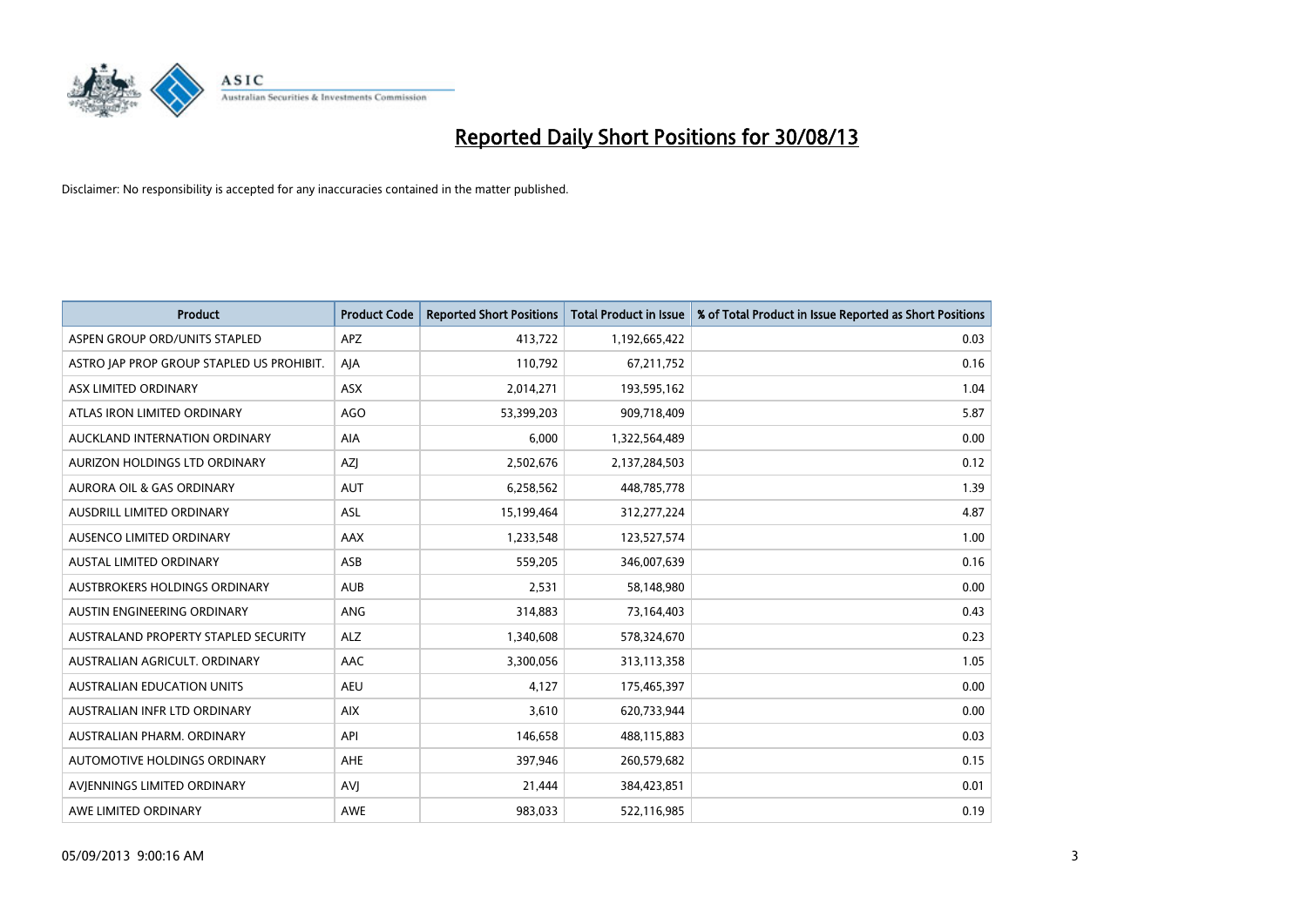

| <b>Product</b>                                | <b>Product Code</b> | <b>Reported Short Positions</b> | <b>Total Product in Issue</b> | % of Total Product in Issue Reported as Short Positions |
|-----------------------------------------------|---------------------|---------------------------------|-------------------------------|---------------------------------------------------------|
| <b>BANDANNA ENERGY ORDINARY</b>               | <b>BND</b>          | 17,397,346                      | 528,481,199                   | 3.29                                                    |
| BANK OF QUEENSLAND. ORDINARY                  | <b>BOQ</b>          | 6,498,739                       | 319,809,993                   | 2.03                                                    |
| <b>BASE RES LIMITED ORDINARY</b>              | <b>BSE</b>          | 3,932,587                       | 561,840,029                   | 0.70                                                    |
| BATHURST RES NZ LTD ORDINARY                  | <b>BRL</b>          | 40,840,802                      | 699,247,997                   | 5.84                                                    |
| <b>BC IRON LIMITED ORDINARY</b>               | <b>BCI</b>          | 960,071                         | 123,453,630                   | 0.78                                                    |
| BEACH ENERGY LIMITED ORDINARY                 | <b>BPT</b>          | 22,938,255                      | 1,269,399,183                 | 1.81                                                    |
| BEADELL RESOURCE LTD ORDINARY                 | <b>BDR</b>          | 53,499,846                      | 788,277,280                   | 6.79                                                    |
| <b>BEGA CHEESE LTD ORDINARY</b>               | <b>BGA</b>          | 74,556                          | 151,866,050                   | 0.05                                                    |
| BENDIGO AND ADELAIDE ORDINARY                 | <b>BEN</b>          | 13,475,466                      | 407,213,324                   | 3.31                                                    |
| BERKELEY RESOURCES ORDINARY                   | <b>BKY</b>          | 89,320                          | 179,393,323                   | 0.05                                                    |
| <b>BHP BILLITON LIMITED ORDINARY</b>          | <b>BHP</b>          | 5,450,090                       | 3,211,691,105                 | 0.17                                                    |
| <b>BILLABONG ORDINARY</b>                     | <b>BBG</b>          | 23,050,461                      | 478,944,292                   | 4.81                                                    |
| <b>BIONOMICS LIMITED ORDINARY</b>             | <b>BNO</b>          | 202,730                         | 411,476,182                   | 0.05                                                    |
| <b>BLACKMORES LIMITED ORDINARY</b>            | <b>BKL</b>          | 7,023                           | 16,973,764                    | 0.04                                                    |
| <b>BLACKTHORN RESOURCES ORD US PROHIBITED</b> | <b>BTR</b>          | 667,646                         | 164,285,950                   | 0.41                                                    |
| <b>BLUESCOPE STEEL LTD ORDINARY</b>           | <b>BSL</b>          | 7,263,345                       | 558,733,728                   | 1.30                                                    |
| <b>BOART LONGYEAR ORDINARY</b>                | <b>BLY</b>          | 48,798,049                      | 461, 163, 412                 | 10.58                                                   |
| <b>BOOM LOGISTICS ORDINARY</b>                | <b>BOL</b>          | 125                             | 470,598,576                   | 0.00                                                    |
| <b>BORAL LIMITED, ORDINARY</b>                | <b>BLD</b>          | 60,435,770                      | 774,000,641                   | 7.81                                                    |
| <b>BRADKEN LIMITED ORDINARY</b>               | <b>BKN</b>          | 16,546,916                      | 169,240,662                   | 9.78                                                    |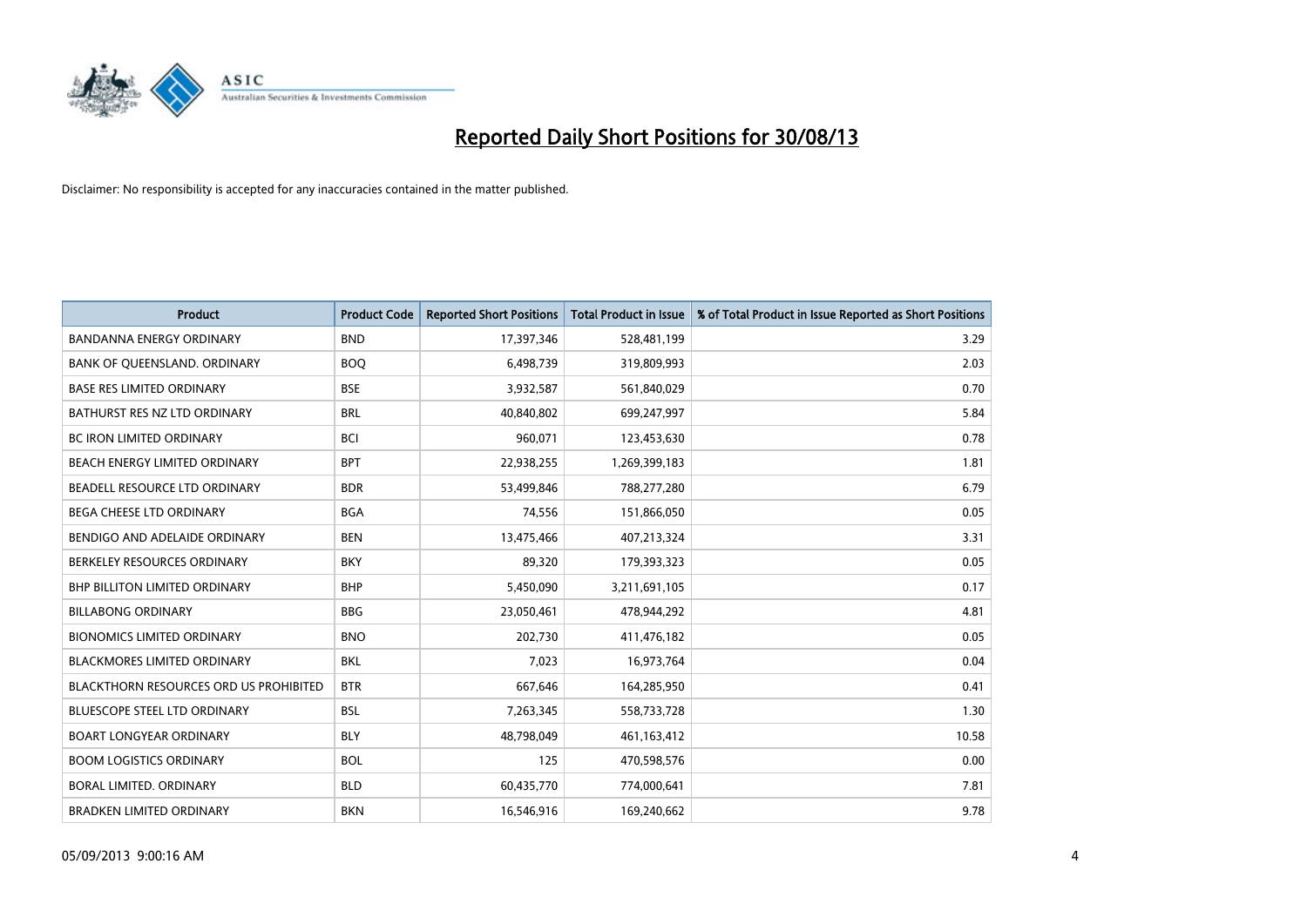

| <b>Product</b>                          | <b>Product Code</b> | <b>Reported Short Positions</b> | <b>Total Product in Issue</b> | % of Total Product in Issue Reported as Short Positions |
|-----------------------------------------|---------------------|---------------------------------|-------------------------------|---------------------------------------------------------|
| <b>BRAMBLES LIMITED ORDINARY</b>        | <b>BXB</b>          | 2,460,230                       | 1,557,447,608                 | 0.16                                                    |
| BREVILLE GROUP LTD ORDINARY             | <b>BRG</b>          | 4,458,194                       | 130,095,322                   | 3.43                                                    |
| <b>BRICKWORKS LIMITED ORDINARY</b>      | <b>BKW</b>          | 62,485                          | 147,818,132                   | 0.04                                                    |
| BT INVESTMENT MNGMNT ORDINARY           | <b>BTT</b>          | 104,414                         | 278,100,237                   | 0.04                                                    |
| <b>BUCCANEER ENERGY LTD ORDINARY</b>    | <b>BCC</b>          | 57,127                          | 2,398,671,956                 | 0.00                                                    |
| <b>BURU ENERGY ORDINARY</b>             | <b>BRU</b>          | 11,514,753                      | 295,336,429                   | 3.90                                                    |
| <b>BWP TRUST ORDINARY UNITS</b>         | <b>BWP</b>          | 12,957,197                      | 590,030,098                   | 2.20                                                    |
| CABCHARGE AUSTRALIA ORDINARY            | CAB                 | 12,359,460                      | 120,430,683                   | 10.26                                                   |
| CALTEX AUSTRALIA ORDINARY               | <b>CTX</b>          | 1,979,425                       | 270,000,000                   | 0.73                                                    |
| CAPE LAMBERT RES LTD ORDINARY           | <b>CFE</b>          | 788,377                         | 679,691,942                   | 0.12                                                    |
| <b>CARBON ENERGY ORDINARY</b>           | <b>CNX</b>          | 120,261                         | 968,888,950                   | 0.01                                                    |
| <b>CARDNO LIMITED ORDINARY</b>          | CDD                 | 10,307,198                      | 143,726,327                   | 7.17                                                    |
| CARNARVON PETROLEUM ORDINARY            | <b>CVN</b>          | 734                             | 934,109,501                   | 0.00                                                    |
| CARSALES.COM LTD ORDINARY               | <b>CRZ</b>          | 2,322,298                       | 237,095,082                   | 0.98                                                    |
| <b>CASH CONVERTERS ORDINARY</b>         | CCV                 | 2,932,924                       | 423,861,025                   | 0.69                                                    |
| CEDAR WOODS PROP. ORDINARY              | <b>CWP</b>          | 56,106                          | 73,359,551                    | 0.08                                                    |
| CENTRAL PETROLEUM ORDINARY              | <b>CTP</b>          | 716,303                         | 1,546,078,845                 | 0.05                                                    |
| CERAMIC FUEL CELLS ORDINARY             | <b>CFU</b>          | 91,061                          | 1,591,941,620                 | 0.01                                                    |
| CFS RETAIL TRUST GRP STAPLED SECURITIES | <b>CFX</b>          | 61,271,415                      | 2,828,495,659                 | 2.17                                                    |
| CHALICE GOLD MINES ORDINARY             | <b>CHN</b>          | 50,000                          | 251,230,886                   | 0.02                                                    |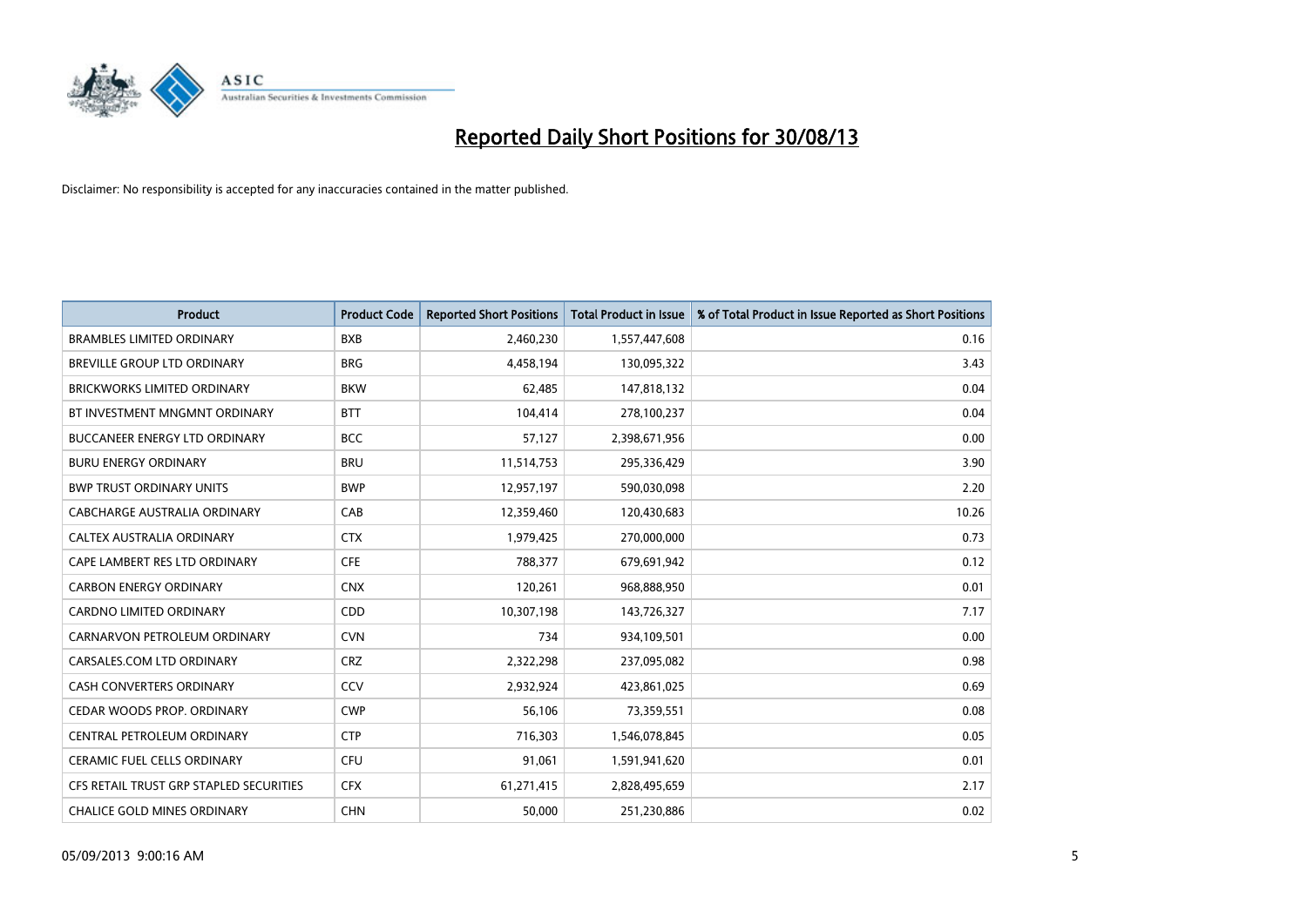

| <b>Product</b>                          | <b>Product Code</b> | <b>Reported Short Positions</b> | <b>Total Product in Issue</b> | % of Total Product in Issue Reported as Short Positions |
|-----------------------------------------|---------------------|---------------------------------|-------------------------------|---------------------------------------------------------|
| CHALLENGER DIV.PRO. STAPLED UNITS       | <b>CDI</b>          | 12,593                          | 214,101,013                   | 0.01                                                    |
| CHALLENGER LIMITED ORDINARY             | <b>CGF</b>          | 2,501,915                       | 530,862,585                   | 0.47                                                    |
| CHANDLER MACLEOD LTD ORDINARY           | <b>CMG</b>          | 89,730                          | 469,679,390                   | 0.02                                                    |
| CHARTER HALL GROUP STAPLED US PROHIBIT. | <b>CHC</b>          | 291,332                         | 309,018,843                   | 0.09                                                    |
| <b>CHARTER HALL RETAIL UNITS</b>        | <b>COR</b>          | 6,254,316                       | 341,843,880                   | 1.83                                                    |
| <b>CHORUS LIMITED ORDINARY</b>          | <b>CNU</b>          | 22,362                          | 389,299,049                   | 0.01                                                    |
| CITIGOLD CORP LTD ORDINARY              | <b>CTO</b>          | 153,427                         | 1,352,907,765                 | 0.01                                                    |
| <b>CLOUGH LIMITED ORDINARY</b>          | <b>CLO</b>          | 348,796                         | 777,090,670                   | 0.04                                                    |
| COAL OF AFRICA LTD ORDINARY             | <b>CZA</b>          | 9,900                           | 1,048,368,613                 | 0.00                                                    |
| <b>COALSPUR MINES LTD ORDINARY</b>      | <b>CPL</b>          | 8,864,766                       | 641,244,435                   | 1.38                                                    |
| COCA-COLA AMATIL ORDINARY               | <b>CCL</b>          | 17,268,058                      | 763,590,249                   | 2.26                                                    |
| COCHLEAR LIMITED ORDINARY               | <b>COH</b>          | 6,206,957                       | 57,040,932                    | 10.88                                                   |
| <b>COCKATOO COAL ORDINARY</b>           | <b>COK</b>          | 13,358,550                      | 1,021,101,465                 | 1.31                                                    |
| <b>CODAN LIMITED ORDINARY</b>           | <b>CDA</b>          | 1,016,054                       | 176,926,104                   | 0.57                                                    |
| <b>COFFEY INTERNATIONAL ORDINARY</b>    | <b>COF</b>          | 41,002                          | 255,833,165                   | 0.02                                                    |
| <b>COLLECTION HOUSE ORDINARY</b>        | <b>CLH</b>          | 981,000                         | 115,437,740                   | 0.85                                                    |
| <b>COLLINS FOODS LTD ORDINARY</b>       | <b>CKF</b>          | 528,002                         | 93,000,003                    | 0.57                                                    |
| COMMONWEALTH BANK, ORDINARY             | <b>CBA</b>          | 8,962,826                       | 1,611,928,836                 | 0.56                                                    |
| <b>COMMONWEALTH PROP ORDINARY UNITS</b> | <b>CPA</b>          | 30,848,714                      | 2,347,003,413                 | 1.31                                                    |
| <b>COMPASS RESOURCES ORDINARY</b>       | <b>CMR</b>          | 7,472                           | 1,403,744,100                 | 0.00                                                    |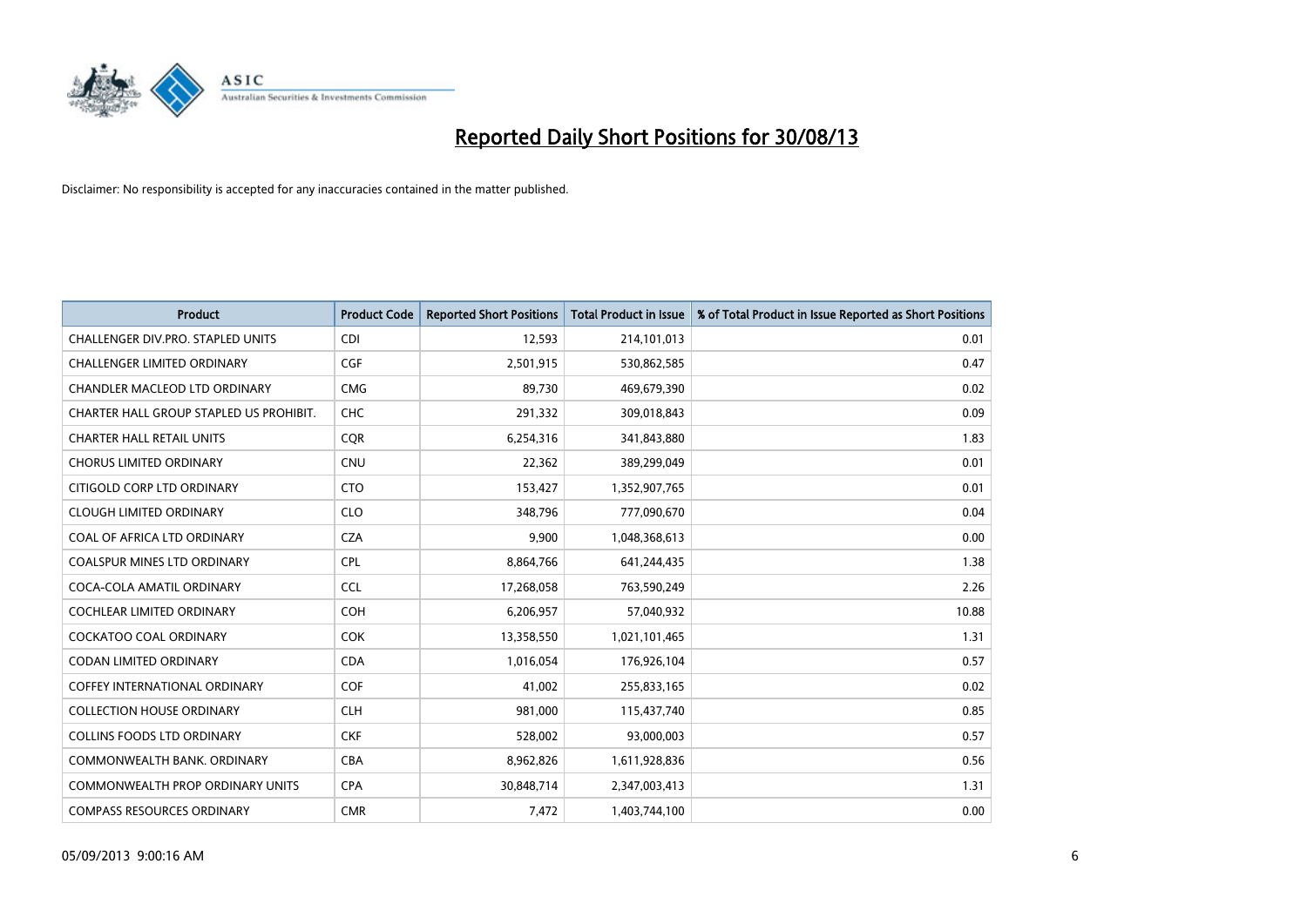

| <b>Product</b>                          | <b>Product Code</b> | <b>Reported Short Positions</b> | <b>Total Product in Issue</b> | % of Total Product in Issue Reported as Short Positions |
|-----------------------------------------|---------------------|---------------------------------|-------------------------------|---------------------------------------------------------|
| <b>COMPUTERSHARE LTD ORDINARY</b>       | <b>CPU</b>          | 9,738,721                       | 556,203,079                   | 1.75                                                    |
| COOPER ENERGY LTD ORDINARY              | <b>COE</b>          | 6,821                           | 329,099,922                   | 0.00                                                    |
| <b>CORP TRAVEL LIMITED ORDINARY</b>     | <b>CTD</b>          | 222,355                         | 78,081,184                    | 0.28                                                    |
| CREDIT CORP GROUP ORDINARY              | <b>CCP</b>          | 7,100                           | 45,932,899                    | 0.02                                                    |
| <b>CROMWELL PROP STAPLED SECURITIES</b> | <b>CMW</b>          | 1,136,749                       | 1,716,999,224                 | 0.07                                                    |
| <b>CROWE HORWATH AUS ORDINARY</b>       | <b>CRH</b>          | 759,350                         | 269,665,096                   | 0.28                                                    |
| <b>CROWN LIMITED ORDINARY</b>           | <b>CWN</b>          | 3,755,335                       | 728,394,185                   | 0.52                                                    |
| <b>CSG LIMITED ORDINARY</b>             | CSV                 | 50,189                          | 278,355,477                   | 0.02                                                    |
| <b>CSL LIMITED ORDINARY</b>             | <b>CSL</b>          | 611,208                         | 487,099,174                   | 0.13                                                    |
| <b>CSR LIMITED ORDINARY</b>             | <b>CSR</b>          | 36,469,217                      | 506,000,315                   | 7.21                                                    |
| <b>CUDECO LIMITED ORDINARY</b>          | CDU                 | 5,916,779                       | 205,017,174                   | 2.89                                                    |
| DART ENERGY LTD ORDINARY                | <b>DTE</b>          | 14,799,202                      | 878,789,752                   | 1.68                                                    |
| DATA#3 LIMITED ORDINARY                 | <b>DTL</b>          | 65,300                          | 153,974,950                   | 0.04                                                    |
| DAVID JONES LIMITED ORDINARY            | <b>DIS</b>          | 60,446,156                      | 535,002,401                   | 11.30                                                   |
| DECMIL GROUP LIMITED ORDINARY           | <b>DCG</b>          | 3,195,652                       | 168,203,219                   | 1.90                                                    |
| DEEP YELLOW LIMITED ORDINARY            | <b>DYL</b>          | 100,002                         | 1,562,794,247                 | 0.01                                                    |
| DEXUS PROPERTY GROUP STAPLED UNITS      | <b>DXS</b>          | 15,632,312                      | 4,701,957,390                 | 0.33                                                    |
| DISCOVERY METALS LTD ORDINARY           | <b>DML</b>          | 13,390,651                      | 486,986,451                   | 2.75                                                    |
| DOMINO PIZZA ENTERPR ORDINARY           | <b>DMP</b>          | 427,142                         | 83,975,955                    | 0.51                                                    |
| DONACO INTERNATIONAL ORDINARY           | <b>DNA</b>          | 18,856                          | 371,719,896                   | 0.01                                                    |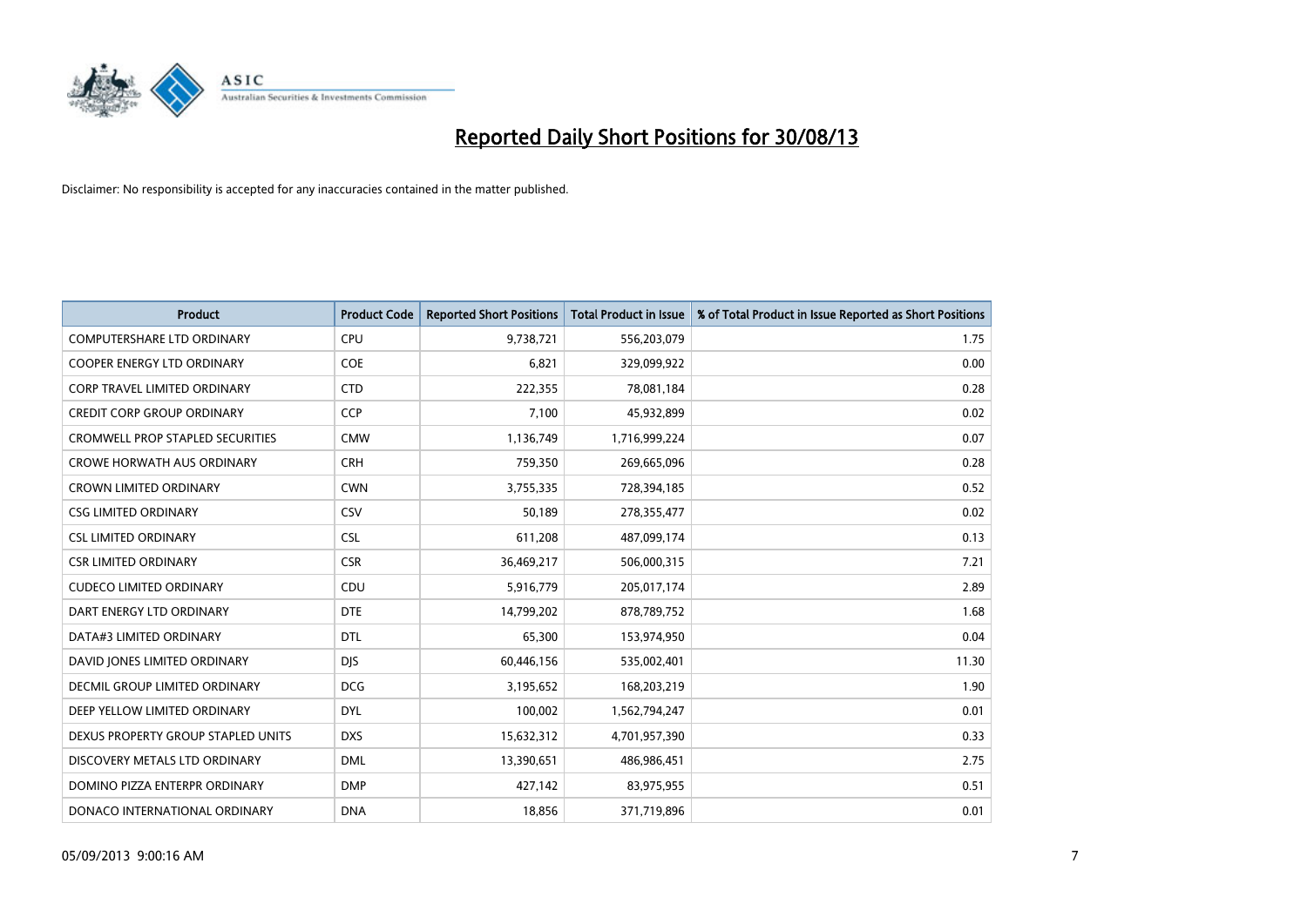

| <b>Product</b>                       | <b>Product Code</b> | <b>Reported Short Positions</b> | <b>Total Product in Issue</b> | % of Total Product in Issue Reported as Short Positions |
|--------------------------------------|---------------------|---------------------------------|-------------------------------|---------------------------------------------------------|
| DOWNER EDI LIMITED ORDINARY          | <b>DOW</b>          | 10,959,835                      | 433,409,429                   | 2.53                                                    |
| DRILLSEARCH ENERGY ORDINARY          | <b>DLS</b>          | 15,087,750                      | 427,753,371                   | 3.53                                                    |
| DUET GROUP STAPLED US PROHIBIT.      | <b>DUE</b>          | 956,885                         | 1,188,651,841                 | 0.08                                                    |
| DULUXGROUP LIMITED ORDINARY          | <b>DLX</b>          | 3,209,220                       | 377,019,430                   | 0.85                                                    |
| <b>DWS LTD ORDINARY</b>              | <b>DWS</b>          | 462,516                         | 132,362,763                   | 0.35                                                    |
| ECHO ENTERTAINMENT ORDINARY          | EGP                 | 15,715,367                      | 825,672,730                   | 1.90                                                    |
| <b>ELDERS LIMITED ORDINARY</b>       | <b>ELD</b>          | 18,146,309                      | 455,013,329                   | 3.99                                                    |
| ELEMENTAL MINERALS ORDINARY          | <b>ELM</b>          | 268,398                         | 288,587,228                   | 0.09                                                    |
| ELEMENTOS LIMITED ORDINARY           | <b>ELT</b>          | 16                              | 188,638,746                   | 0.00                                                    |
| <b>EMECO HOLDINGS ORDINARY</b>       | <b>EHL</b>          | 18,174,010                      | 599,675,707                   | 3.03                                                    |
| <b>EMERCHANTS LTD ORDINARY</b>       | <b>EML</b>          | 42,890                          | 124,668,047                   | 0.03                                                    |
| <b>ENDEAVOUR MIN CORP CDI 1:1</b>    | <b>EVR</b>          | 340,616                         | 101,150,560                   | 0.34                                                    |
| ENERGY RESOURCES ORDINARY 'A'        | <b>ERA</b>          | 7,901,739                       | 517,725,062                   | 1.53                                                    |
| <b>ENERGY WORLD CORPOR, ORDINARY</b> | <b>EWC</b>          | 27,658,079                      | 1,734,166,672                 | 1.59                                                    |
| <b>ENVESTRA LIMITED ORDINARY</b>     | <b>ENV</b>          | 5,997,651                       | 1,796,808,474                 | 0.33                                                    |
| EQUATORIAL RES LTD ORDINARY          | EQX                 | 8                               | 121,885,353                   | 0.00                                                    |
| ERM POWER LIMITED ORDINARY           | EPW                 | 28,775                          | 207,499,601                   | 0.01                                                    |
| ESERVGLOBAL LIMITED ORDINARY         | ESV                 | 7,244,497                       | 249,045,997                   | 2.91                                                    |
| EVOLUTION MINING LTD ORDINARY        | <b>EVN</b>          | 21,721,351                      | 708,092,989                   | 3.07                                                    |
| FAIRFAX MEDIA LTD ORDINARY           | <b>FXI</b>          | 341,751,539                     | 2,351,955,725                 | 14.53                                                   |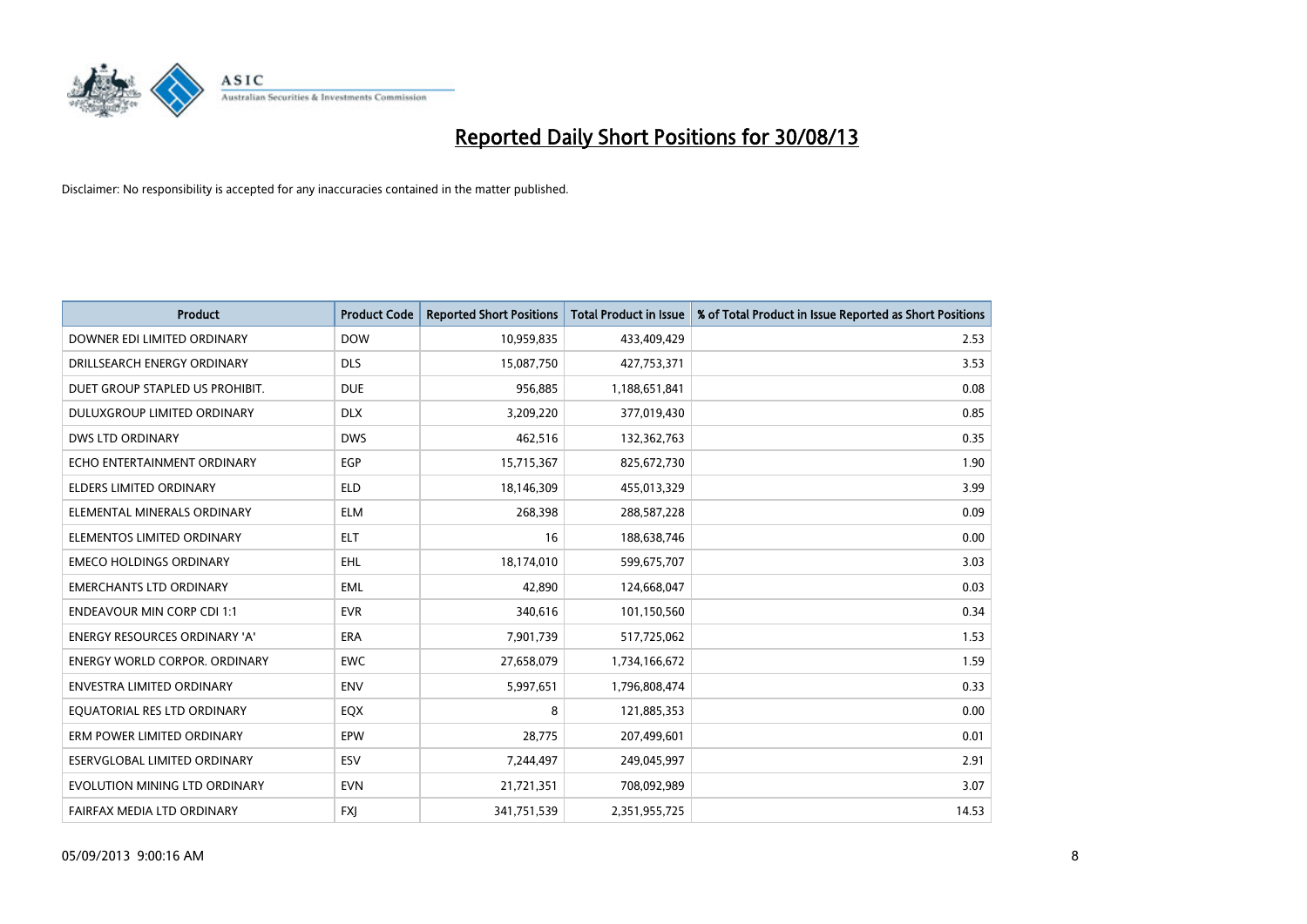

| <b>Product</b>                         | <b>Product Code</b> | <b>Reported Short Positions</b> | <b>Total Product in Issue</b> | % of Total Product in Issue Reported as Short Positions |
|----------------------------------------|---------------------|---------------------------------|-------------------------------|---------------------------------------------------------|
| <b>FANTASTIC HOLDINGS ORDINARY</b>     | <b>FAN</b>          | 24,480                          | 103,068,398                   | 0.02                                                    |
| FAR LTD ORDINARY                       | <b>FAR</b>          | 23,296,686                      | 2,499,846,742                 | 0.93                                                    |
| FEDERATION CNTRES ORD/UNIT STAPLED SEC | <b>FDC</b>          | 3,158,539                       | 1,427,641,565                 | 0.22                                                    |
| FINBAR GROUP LIMITED ORDINARY          | <b>FRI</b>          | 7,972                           | 218,006,169                   | 0.00                                                    |
| FISHER & PAYKEL H. ORDINARY            | <b>FPH</b>          | 230,516                         | 546,544,570                   | 0.04                                                    |
| FKP PROPERTY GROUP STAPLED SECURITIES  | <b>FKP</b>          | 9,874,179                       | 321,578,705                   | 3.07                                                    |
| FLEETWOOD CORP ORDINARY                | <b>FWD</b>          | 1,865,978                       | 60,522,619                    | 3.08                                                    |
| FLETCHER BUILDING ORDINARY             | <b>FBU</b>          | 4,595,915                       | 686,096,427                   | 0.67                                                    |
| <b>FLEXIGROUP LIMITED ORDINARY</b>     | <b>FXL</b>          | 73,867                          | 302,305,394                   | 0.02                                                    |
| <b>FLIGHT CENTRE ORDINARY</b>          | <b>FLT</b>          | 7,194,265                       | 100,443,468                   | 7.16                                                    |
| FLINDERS MINES LTD ORDINARY            | <b>FMS</b>          | 5,753,038                       | 1,824,843,676                 | 0.32                                                    |
| <b>FOCUS MINERALS LTD ORDINARY</b>     | <b>FML</b>          | 33,257,895                      | 9,137,375,877                 | 0.36                                                    |
| FORGE GROUP LIMITED ORDINARY           | FGE                 | 944,871                         | 86,169,014                    | 1.10                                                    |
| FORTESCUE METALS GRP ORDINARY          | <b>FMG</b>          | 166,203,930                     | 3,113,798,659                 | 5.34                                                    |
| <b>G.U.D. HOLDINGS ORDINARY</b>        | GUD                 | 5,867,391                       | 71,341,319                    | 8.22                                                    |
| <b>G8 EDUCATION LIMITED ORDINARY</b>   | <b>GEM</b>          | 2,338,420                       | 273,190,260                   | 0.86                                                    |
| <b>GALAXY RESOURCES ORDINARY</b>       | GXY                 | 8,182,730                       | 800,141,013                   | 1.02                                                    |
| <b>GENETIC TECHNOLOGIES ORDINARY</b>   | <b>GTG</b>          | 24,000                          | 506,027,375                   | 0.00                                                    |
| <b>GEODYNAMICS LIMITED ORDINARY</b>    | GDY                 | 850                             | 406,452,608                   | 0.00                                                    |
| <b>GINDALBIE METALS LTD ORDINARY</b>   | <b>GBG</b>          | 52,749,821                      | 1,492,944,820                 | 3.53                                                    |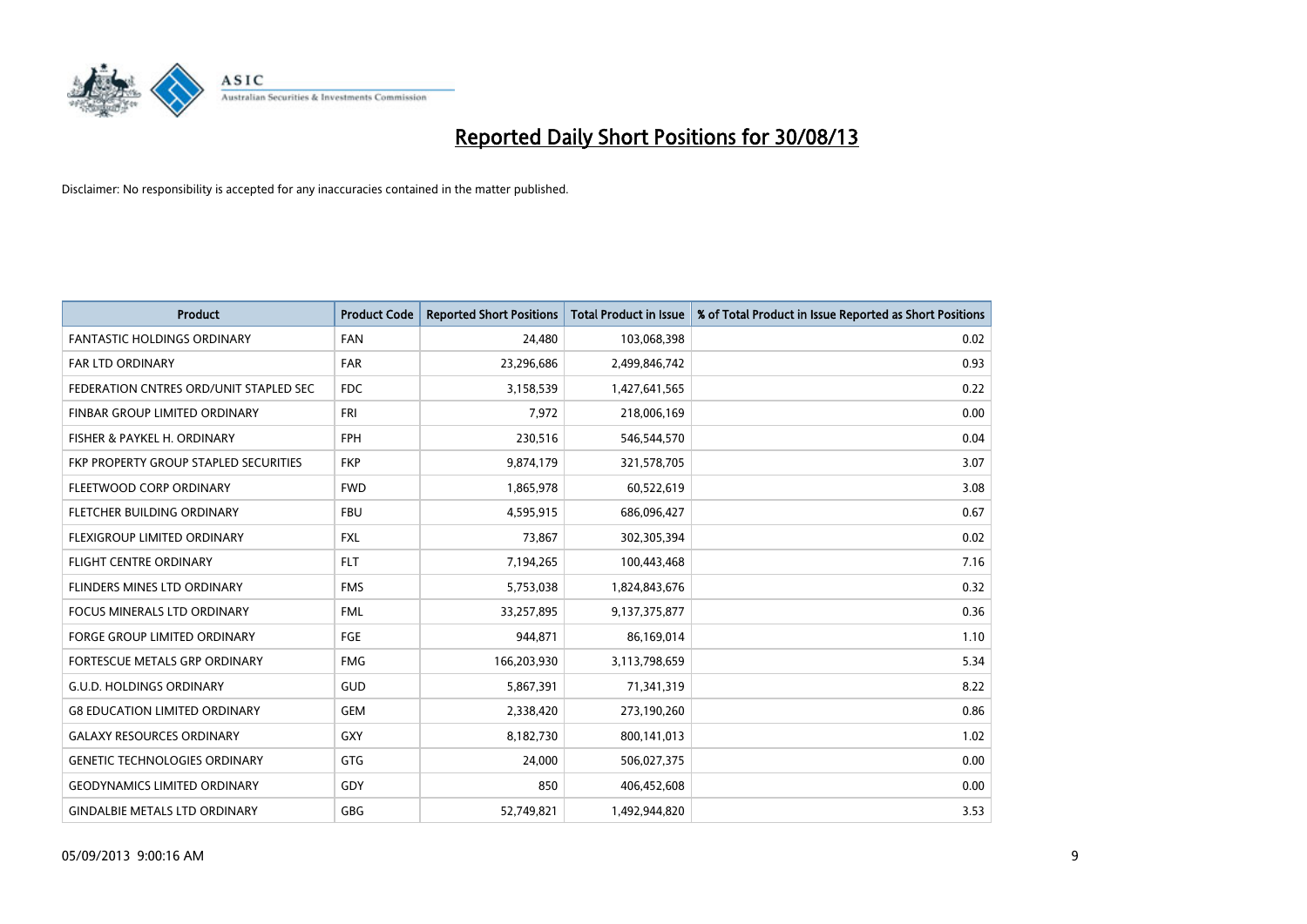

| <b>Product</b>                            | <b>Product Code</b> | <b>Reported Short Positions</b> | <b>Total Product in Issue</b> | % of Total Product in Issue Reported as Short Positions |
|-------------------------------------------|---------------------|---------------------------------|-------------------------------|---------------------------------------------------------|
| <b>GOODMAN FIELDER, ORDINARY</b>          | <b>GFF</b>          | 46,319,635                      | 1,955,559,207                 | 2.37                                                    |
| <b>GOODMAN GROUP STAPLED</b>              | <b>GMG</b>          | 4,045,423                       | 1,713,233,947                 | 0.24                                                    |
| <b>GPT GROUP STAPLED SEC.</b>             | <b>GPT</b>          | 5,442,461                       | 1,742,852,344                 | 0.31                                                    |
| <b>GRAINCORP LIMITED A CLASS ORDINARY</b> | <b>GNC</b>          | 385,801                         | 228,855,628                   | 0.17                                                    |
| <b>GRANGE RESOURCES, ORDINARY</b>         | <b>GRR</b>          | 6,202,656                       | 1,156,492,195                 | 0.54                                                    |
| <b>GREENLAND MIN EN LTD ORDINARY</b>      | GGG                 | 4,643,970                       | 572,720,096                   | 0.81                                                    |
| <b>GRYPHON MINERALS LTD ORDINARY</b>      | GRY                 | 10,884,332                      | 400,464,983                   | 2.72                                                    |
| <b>GUILDFORD COAL LTD ORDINARY</b>        | <b>GUF</b>          | 458,414                         | 635,046,899                   | 0.07                                                    |
| <b>GUNNS LIMITED ORDINARY</b>             | <b>GNS</b>          | 50,183,235                      | 848,401,559                   | 5.92                                                    |
| <b>GWA GROUP LTD ORDINARY</b>             | <b>GWA</b>          | 14,031,028                      | 306,533,770                   | 4.58                                                    |
| <b>HARVEY NORMAN ORDINARY</b>             | <b>HVN</b>          | 75,608,407                      | 1,062,316,784                 | 7.12                                                    |
| HASTIE GROUP LIMITED ORDINARY             | <b>HST</b>          | 5,000                           | 137,353,504                   | 0.00                                                    |
| <b>HENDERSON GROUP CDI 1:1</b>            | <b>HGG</b>          | 1,761,995                       | 737,474,673                   | 0.24                                                    |
| HFA HOLDINGS LIMITED ORDINARY             | <b>HFA</b>          | 3,809                           | 118,738,157                   | 0.00                                                    |
| <b>HIGHLANDS PACIFIC ORDINARY</b>         | <b>HIG</b>          | 500,001                         | 789,344,774                   | 0.06                                                    |
| HILLGROVE RES LTD ORDINARY                | <b>HGO</b>          | 2,793,851                       | 1,023,760,221                 | 0.27                                                    |
| HILLS HOLDINGS LTD ORDINARY               | <b>HIL</b>          | 104,354                         | 246,500,444                   | 0.04                                                    |
| HORIZON OIL LIMITED ORDINARY              | <b>HZN</b>          | 72,739,875                      | 1,234,562,961                 | 5.89                                                    |
| HOT CHILI LTD ORDINARY                    | <b>HCH</b>          | 10,000                          | 310,438,886                   | 0.00                                                    |
| <b>ICON ENERGY LIMITED ORDINARY</b>       | <b>ICN</b>          | 19,230                          | 533,391,210                   | 0.00                                                    |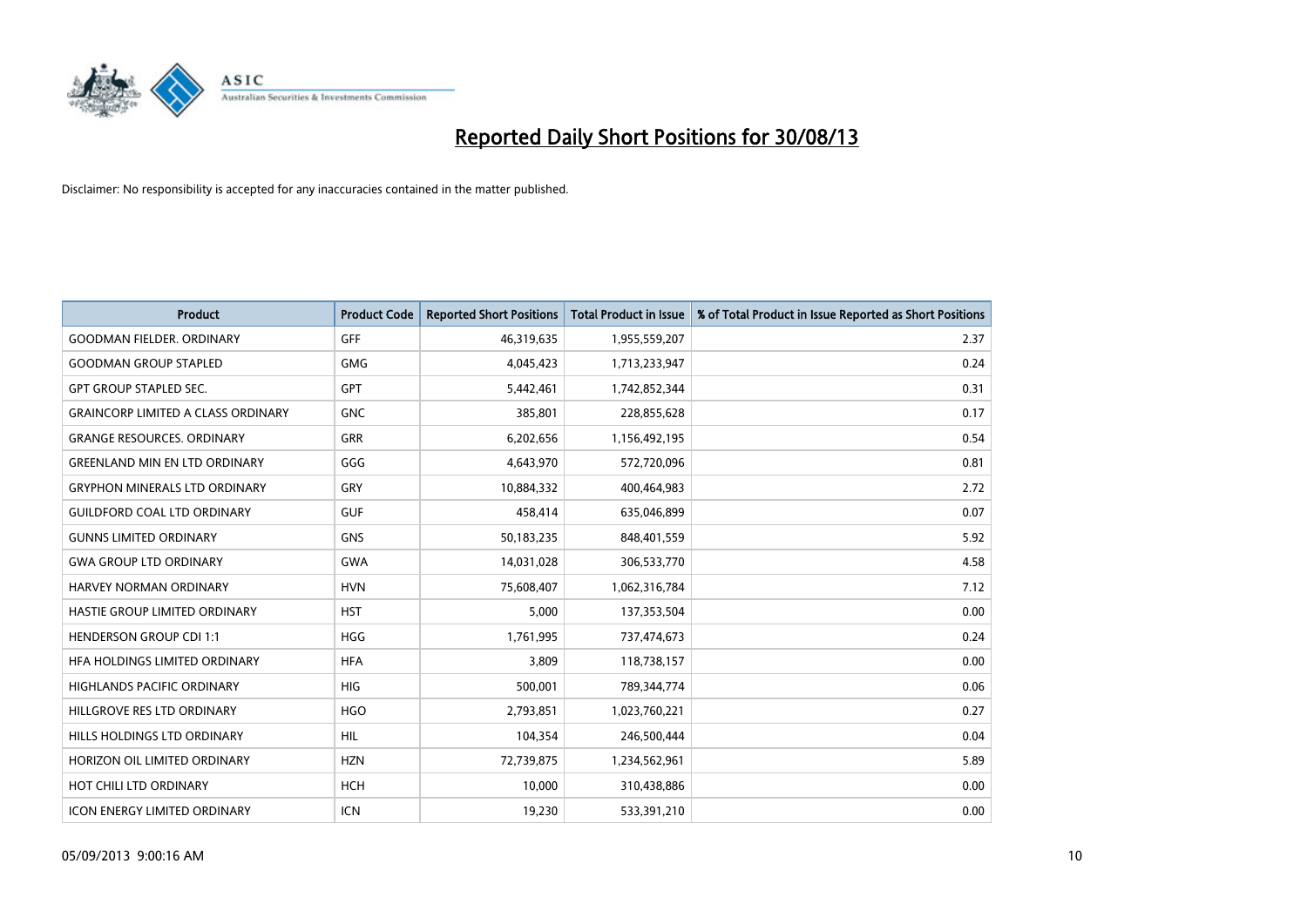

| <b>Product</b>                                | <b>Product Code</b> | <b>Reported Short Positions</b> | <b>Total Product in Issue</b> | % of Total Product in Issue Reported as Short Positions |
|-----------------------------------------------|---------------------|---------------------------------|-------------------------------|---------------------------------------------------------|
| <b>IINET LIMITED ORDINARY</b>                 | <b>IIN</b>          | 1,359,052                       | 161,238,847                   | 0.84                                                    |
| ILUKA RESOURCES ORDINARY                      | ILU                 | 34,789,709                      | 418,700,517                   | 8.31                                                    |
| <b>IMDEX LIMITED ORDINARY</b>                 | <b>IMD</b>          | 4,149,681                       | 210,473,188                   | 1.97                                                    |
| IMF (AUSTRALIA) LTD ORDINARY                  | <b>IMF</b>          | 2,257,009                       | 123,203,426                   | 1.83                                                    |
| <b>INCITEC PIVOT ORDINARY</b>                 | IPL                 | 18,470,198                      | 1,628,730,107                 | 1.13                                                    |
| <b>INDEPENDENCE GROUP ORDINARY</b>            | <b>IGO</b>          | 5,207,907                       | 233,321,861                   | 2.23                                                    |
| <b>INDOPHIL RESOURCES ORDINARY</b>            | <b>IRN</b>          | 913,372                         | 1,203,146,194                 | 0.08                                                    |
| INFIGEN ENERGY STAPLED SECURITIES             | <b>IFN</b>          | 3,757,503                       | 764,993,434                   | 0.49                                                    |
| INOVA RESOURCES LTD ORDINARY                  | <b>IVA</b>          | 1,384,278                       | 728,201,911                   | 0.19                                                    |
| <b>INSURANCE AUSTRALIA ORDINARY</b>           | <b>IAG</b>          | 3,571,104                       | 2,079,034,021                 | 0.17                                                    |
| <b>INTREPID MINES ORDINARY</b>                | <b>IAU</b>          | 20,441,710                      | 556,118,015                   | 3.68                                                    |
| <b>INVESTA OFFICE FUND STAPLED SECURITIES</b> | <b>IOF</b>          | 1,152,691                       | 614,047,458                   | 0.19                                                    |
| INVOCARE LIMITED ORDINARY                     | <b>IVC</b>          | 3,979,073                       | 110,030,298                   | 3.62                                                    |
| <b>IOOF HOLDINGS LTD ORDINARY</b>             | <b>IFL</b>          | 2,507,443                       | 232,118,034                   | 1.08                                                    |
| <b>IRESS LIMITED ORDINARY</b>                 | <b>IRE</b>          | 912,215                         | 151,100,570                   | 0.60                                                    |
| <b>IRON ORE HOLDINGS ORDINARY</b>             | <b>IOH</b>          | 26,197                          | 161,174,005                   | 0.02                                                    |
| <b>ISELECT LTD ORDINARY</b>                   | <b>ISU</b>          | 1,173,431                       | 259,964,894                   | 0.45                                                    |
| JAMES HARDIE INDUST CHESS DEPOSITARY INT      | <b>IHX</b>          | 6,269,745                       | 442,417,796                   | 1.42                                                    |
| <b>IB HI-FI LIMITED ORDINARY</b>              | <b>IBH</b>          | 9,105,108                       | 99,875,961                    | 9.12                                                    |
| <b>JUPITER MINES ORDINARY</b>                 | <b>IMS</b>          | 4.654                           | 2,281,835,383                 | 0.00                                                    |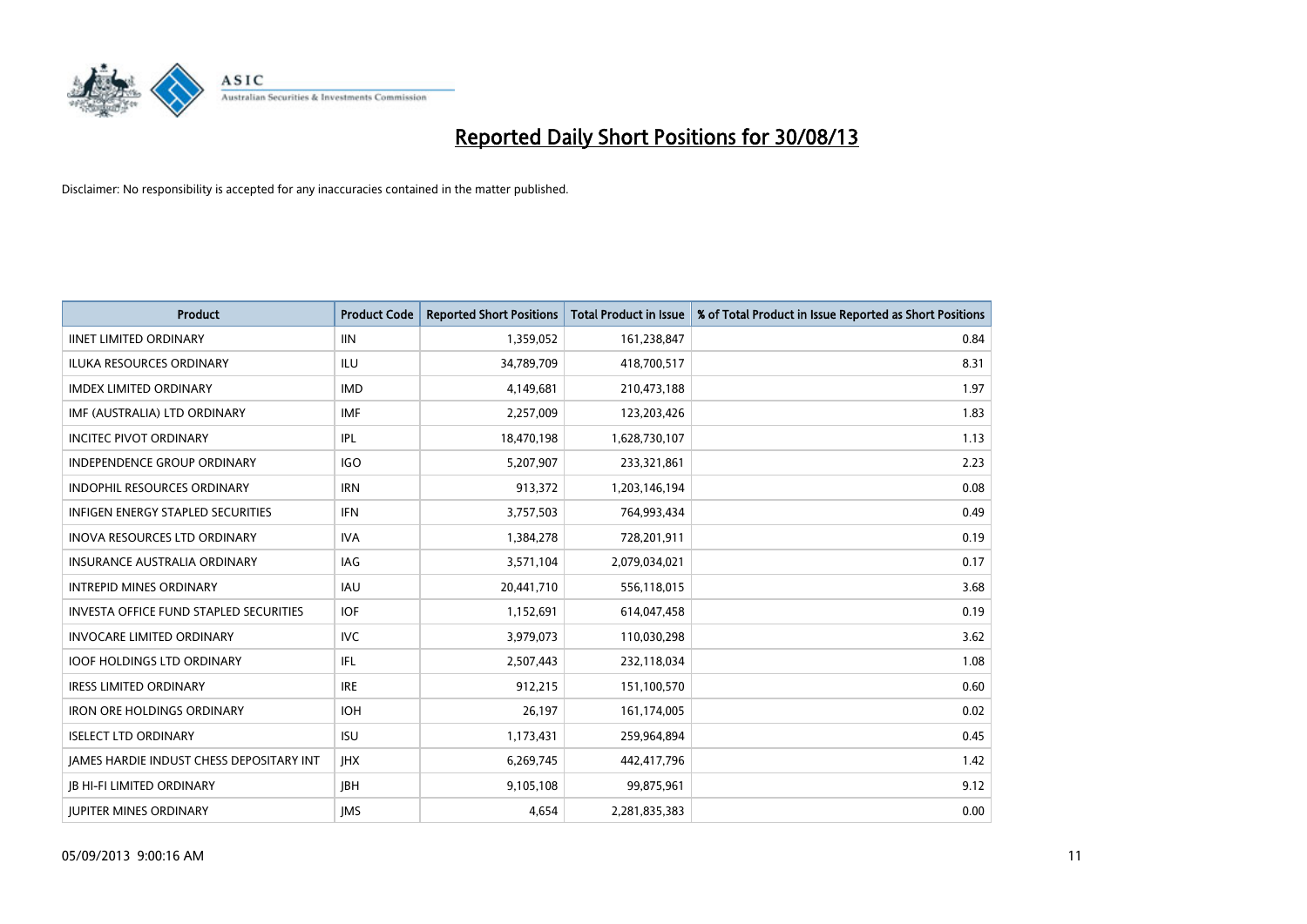

| <b>Product</b>                        | <b>Product Code</b> | <b>Reported Short Positions</b> | <b>Total Product in Issue</b> | % of Total Product in Issue Reported as Short Positions |
|---------------------------------------|---------------------|---------------------------------|-------------------------------|---------------------------------------------------------|
| <b>KAGARA LTD ORDINARY</b>            | <b>KZL</b>          | 3,356,279                       | 798,953,117                   | 0.42                                                    |
| KAROON GAS AUSTRALIA ORDINARY         | <b>KAR</b>          | 807,841                         | 251,120,769                   | 0.32                                                    |
| KATHMANDU HOLD LTD ORDINARY           | <b>KMD</b>          | 30,826                          | 200,215,894                   | 0.02                                                    |
| <b>KBL MINING LIMITED ORDINARY</b>    | <b>KBL</b>          | 1,820                           | 373,614,772                   | 0.00                                                    |
| KINGSGATE CONSOLID, ORDINARY          | <b>KCN</b>          | 14,194,014                      | 152,284,777                   | 9.32                                                    |
| KINGSROSE MINING LTD ORDINARY         | <b>KRM</b>          | 372,523                         | 335,753,851                   | 0.11                                                    |
| LEIGHTON HOLDINGS ORDINARY            | LEI                 | 20,242,473                      | 337,235,188                   | 6.00                                                    |
| LEND LEASE GROUP UNIT/ORD STAPLED     | LLC                 | 1,460,359                       | 575,508,314                   | 0.25                                                    |
| LINC ENERGY LTD ORDINARY              | <b>LNC</b>          | 18,635,107                      | 518,687,562                   | 3.59                                                    |
| LION SELECTION GRP ORDINARY           | <b>LSX</b>          | 36                              | 106,911,413                   | 0.00                                                    |
| LYCOPODIUM LIMITED ORDINARY           | LYL                 | 90                              | 38,955,103                    | 0.00                                                    |
| <b>LYNAS CORPORATION ORDINARY</b>     | <b>LYC</b>          | 206,440,907                     | 1,960,801,292                 | 10.53                                                   |
| M2 TELECOMMUNICATION ORDINARY         | <b>MTU</b>          | 7,763,042                       | 178,498,822                   | 4.35                                                    |
| <b>MACA LIMITED ORDINARY</b>          | <b>MLD</b>          | 3,791                           | 172,500,000                   | 0.00                                                    |
| <b>MACMAHON HOLDINGS ORDINARY</b>     | <b>MAH</b>          | 4,143,980                       | 1,261,699,966                 | 0.33                                                    |
| MACQ ATLAS ROADS GRP ORDINARY STAPLED | <b>MOA</b>          | 19,770,181                      | 478,531,436                   | 4.13                                                    |
| MACQUARIE GROUP LTD ORDINARY          | <b>MOG</b>          | 1,483,641                       | 339,885,036                   | 0.44                                                    |
| MACQUARIE TELECOM GP ORDINARY         | <b>MAQ</b>          | 2,264                           | 20,967,121                    | 0.01                                                    |
| MAGELLAN FIN GRP LTD ORDINARY         | <b>MFG</b>          | 420,596                         | 152,782,876                   | 0.28                                                    |
| MATRIX C & E LTD ORDINARY             | <b>MCE</b>          | 3,203,347                       | 94,555,428                    | 3.39                                                    |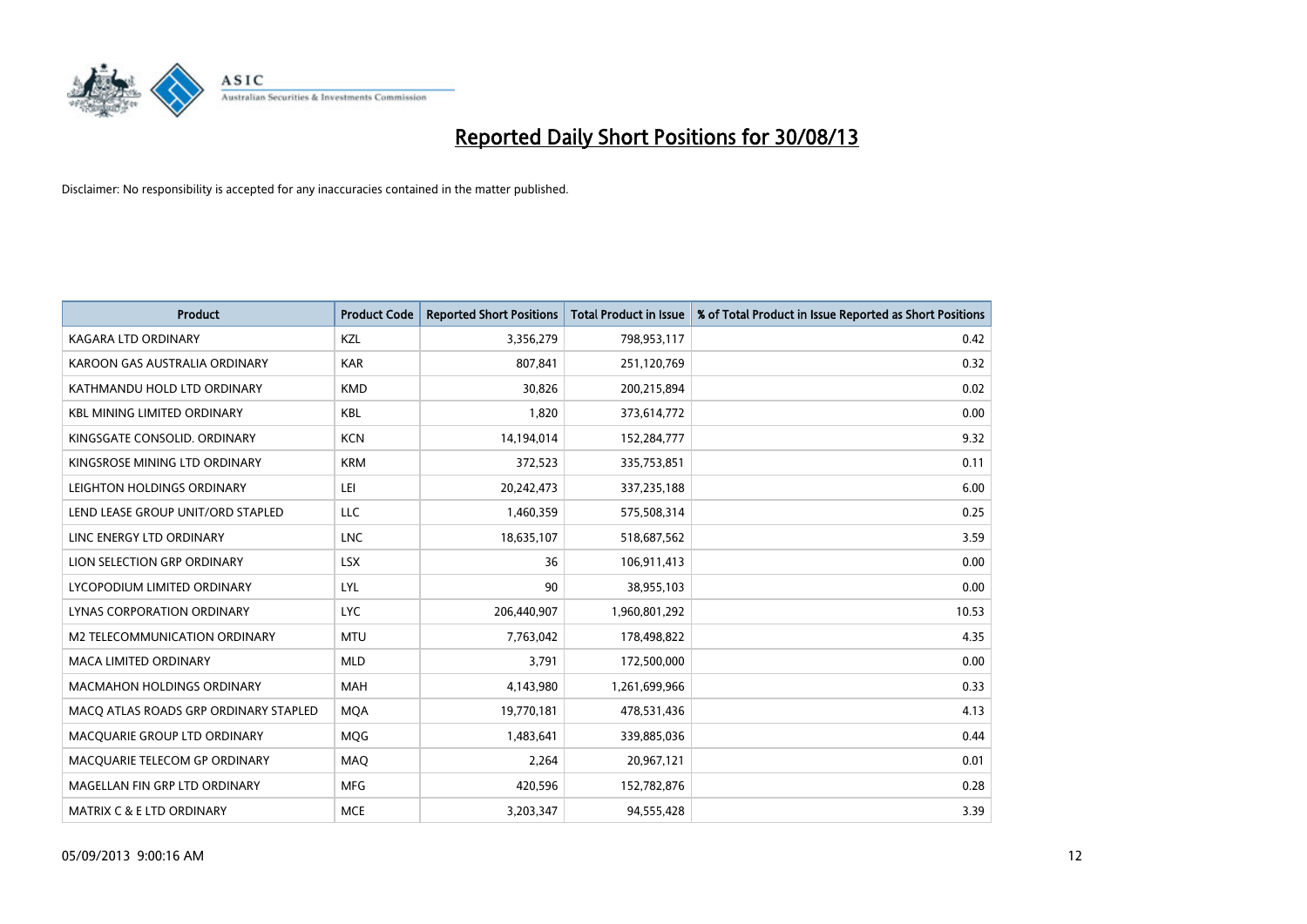

| <b>Product</b>                  | <b>Product Code</b> | <b>Reported Short Positions</b> | <b>Total Product in Issue</b> | % of Total Product in Issue Reported as Short Positions |
|---------------------------------|---------------------|---------------------------------|-------------------------------|---------------------------------------------------------|
| MAVERICK DRILLING ORDINARY      | <b>MAD</b>          | 10,407,272                      | 452,726,751                   | 2.30                                                    |
| MAXITRANS INDUSTRIES ORDINARY   | <b>MXI</b>          | 24,756                          | 183,993,392                   | 0.01                                                    |
| MCMILLAN SHAKESPEARE ORDINARY   | <b>MMS</b>          | 2,670,851                       | 74,523,965                    | 3.58                                                    |
| MCPHERSON'S LTD ORDINARY        | <b>MCP</b>          | 10                              | 89,294,198                    | 0.00                                                    |
| MEDUSA MINING LTD ORDINARY      | <b>MML</b>          | 1,947,530                       | 188,903,911                   | 1.03                                                    |
| MEO AUSTRALIA LTD ORDINARY      | <b>MEO</b>          | 10,845                          | 627,264,587                   | 0.00                                                    |
| <b>MERMAID MARINE ORDINARY</b>  | <b>MRM</b>          | 370,726                         | 230,916,498                   | 0.16                                                    |
| MESOBLAST LIMITED ORDINARY      | <b>MSB</b>          | 15,471,748                      | 315,423,901                   | 4.91                                                    |
| METALS X LIMITED ORDINARY       | <b>MLX</b>          | 97,133                          | 1,652,636,110                 | 0.01                                                    |
| METCASH LIMITED ORDINARY        | <b>MTS</b>          | 79,917,402                      | 880,704,786                   | 9.07                                                    |
| METMINCO LIMITED ORDINARY       | <b>MNC</b>          | 1,609,580                       | 1,749,543,023                 | 0.09                                                    |
| MICLYN EXP OFFSHR ORDINARY      | <b>MIO</b>          | 265,848                         | 281,538,972                   | 0.09                                                    |
| MIGHTY RIVER POWER ORDINARY     | <b>MYT</b>          | 2,126                           | 1,400,000,094                 | 0.00                                                    |
| MINCOR RESOURCES NL ORDINARY    | <b>MCR</b>          | 2,465,544                       | 188,208,274                   | 1.31                                                    |
| MINERAL DEPOSITS ORDINARY       | <b>MDL</b>          | 3,581,169                       | 83,538,786                    | 4.29                                                    |
| MINERAL RESOURCES. ORDINARY     | <b>MIN</b>          | 5,975,647                       | 185,987,992                   | 3.21                                                    |
| MIRABELA NICKEL LTD ORDINARY    | <b>MBN</b>          | 30,803,392                      | 876,801,147                   | 3.51                                                    |
| MIRVAC GROUP STAPLED SECURITIES | <b>MGR</b>          | 3,943,533                       | 3,664,938,678                 | 0.11                                                    |
| MOLOPO ENERGY LTD ORDINARY      | <b>MPO</b>          | 665,152                         | 246,724,091                   | 0.27                                                    |
| MONADELPHOUS GROUP ORDINARY     | <b>MND</b>          | 11,921,110                      | 90,940,258                    | 13.11                                                   |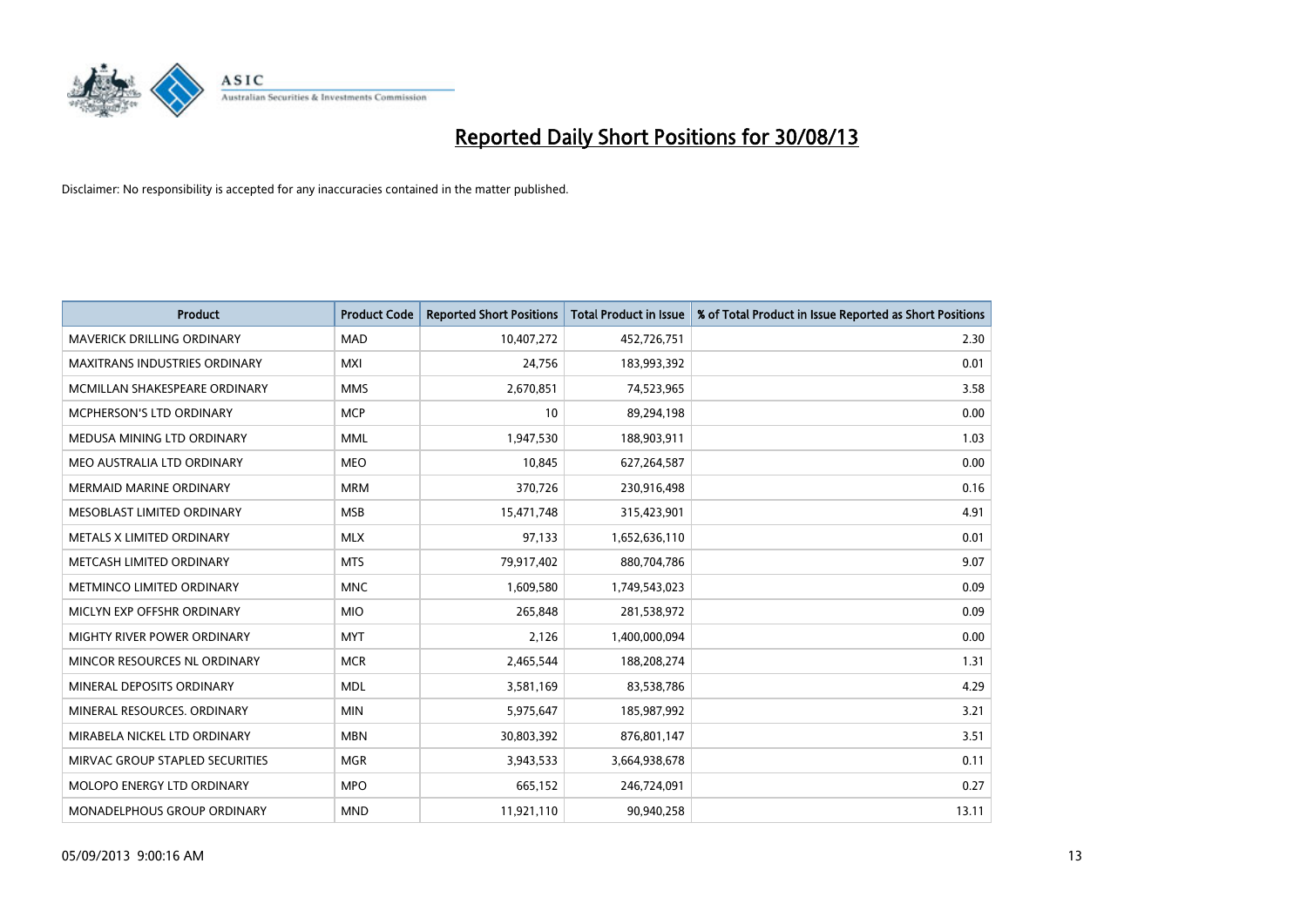

| <b>Product</b>                    | <b>Product Code</b> | <b>Reported Short Positions</b> | <b>Total Product in Issue</b> | % of Total Product in Issue Reported as Short Positions |
|-----------------------------------|---------------------|---------------------------------|-------------------------------|---------------------------------------------------------|
| MORTGAGE CHOICE LTD ORDINARY      | <b>MOC</b>          | 865,161                         | 123,431,282                   | 0.70                                                    |
| MOUNT GIBSON IRON ORDINARY        | <b>MGX</b>          | 16,538,693                      | 1,090,584,232                 | 1.52                                                    |
| <b>MULTIPLEX SITES SITES</b>      | <b>MXUPA</b>        | 1,231                           | 4,500,000                     | 0.03                                                    |
| MURCHISON METALS LTD ORDINARY     | <b>MMX</b>          | 3,050,022                       | 450,497,346                   | 0.68                                                    |
| <b>MYER HOLDINGS LTD ORDINARY</b> | <b>MYR</b>          | 83,095,732                      | 583,794,551                   | 14.23                                                   |
| NANOSONICS LIMITED ORDINARY       | <b>NAN</b>          | 1,017                           | 262,188,718                   | 0.00                                                    |
| NATIONAL AUST. BANK ORDINARY      | <b>NAB</b>          | 7,149,904                       | 2,348,892,519                 | 0.30                                                    |
| NAVITAS LIMITED ORDINARY          | <b>NVT</b>          | 4,921,298                       | 375,367,918                   | 1.31                                                    |
| NEON ENERGY LIMITED ORDINARY      | <b>NEN</b>          | 665,594                         | 553,037,848                   | 0.12                                                    |
| NEW HOPE CORPORATION ORDINARY     | NHC                 | 1,458,964                       | 830,715,225                   | 0.18                                                    |
| NEW STANDARD ENERGY ORDINARY      | <b>NSE</b>          | 322,032                         | 305,331,847                   | 0.11                                                    |
| NEWCREST MINING ORDINARY          | <b>NCM</b>          | 3,985,909                       | 766,510,971                   | 0.52                                                    |
| NEWS CORP. A NON-VOTING CDI       | <b>NNCLV</b>        | 2,825,209                       | 379,423,551                   | 0.74                                                    |
| NEWS CORP. B VOTING CDI           | <b>NNC</b>          | 1,619,452                       | 199,630,239                   | 0.81                                                    |
| NEWSAT LIMITED ORDINARY           | <b>NWT</b>          | 920                             | 547,078,507                   | 0.00                                                    |
| NEXTDC LIMITED ORDINARY           | <b>NXT</b>          | 4,252,614                       | 192,904,486                   | 2.20                                                    |
| NEXUS ENERGY LIMITED ORDINARY     | <b>NXS</b>          | 2,591,797                       | 1,330,219,459                 | 0.19                                                    |
| NIB HOLDINGS LIMITED ORDINARY     | <b>NHF</b>          | 1,507,011                       | 439,004,182                   | 0.34                                                    |
| NIDO PETROLEUM ORDINARY           | <b>NDO</b>          | 20                              | 2,046,650,968                 | 0.00                                                    |
| NOBLE MINERAL RES ORDINARY        | <b>NMG</b>          | 2,365,726                       | 666,397,952                   | 0.36                                                    |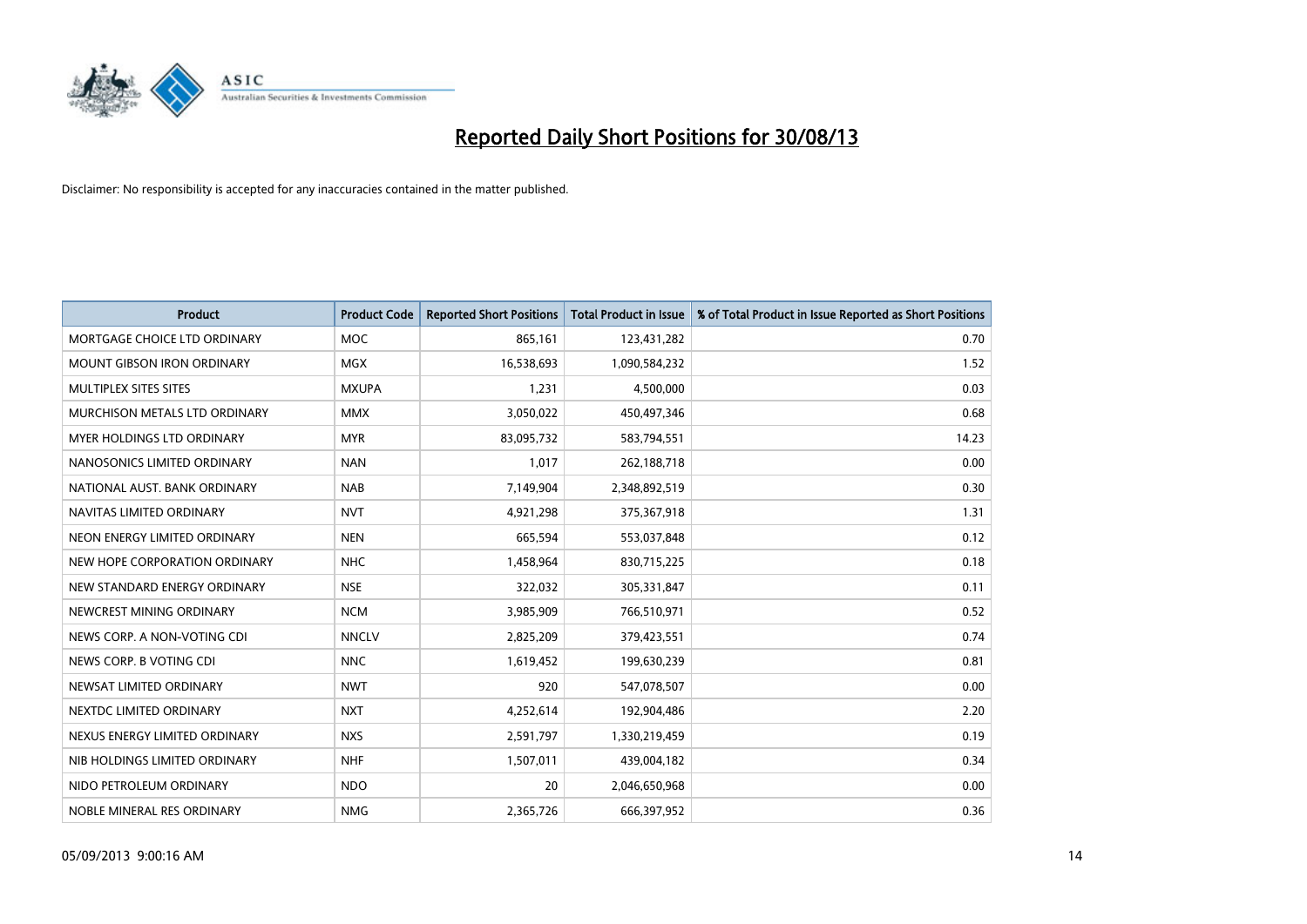

| <b>Product</b>                        | <b>Product Code</b> | <b>Reported Short Positions</b> | <b>Total Product in Issue</b> | % of Total Product in Issue Reported as Short Positions |
|---------------------------------------|---------------------|---------------------------------|-------------------------------|---------------------------------------------------------|
| NORTHERN IRON LTD ORDINARY            | <b>NFE</b>          | 2,231,763                       | 484,405,314                   | 0.46                                                    |
| NORTHERN STAR ORDINARY                | <b>NST</b>          | 4,920,788                       | 424,279,762                   | 1.16                                                    |
| NOVOGEN LIMITED ORDINARY              | <b>NRT</b>          | 126,791                         | 142,846,626                   | 0.09                                                    |
| NRW HOLDINGS LIMITED ORDINARY         | <b>NWH</b>          | 16,694,565                      | 278,888,011                   | 5.99                                                    |
| NUCOAL RESOURCES LTD ORDINARY         | <b>NCR</b>          | 90,001                          | 768,612,354                   | 0.01                                                    |
| NUFARM LIMITED ORDINARY               | <b>NUF</b>          | 17,455,292                      | 262,954,040                   | 6.64                                                    |
| <b>OAKTON LIMITED ORDINARY</b>        | <b>OKN</b>          | 666                             | 89,912,735                    | 0.00                                                    |
| OCEANAGOLD CORP. CHESS DEPOSITARY INT | <b>OGC</b>          | 635,249                         | 293,574,586                   | 0.22                                                    |
| OIL SEARCH LTD ORDINARY               | <b>OSH</b>          | 7,173,931                       | 1,340,018,530                 | 0.54                                                    |
| OM HOLDINGS LIMITED ORDINARY          | <b>OMH</b>          | 2,731,847                       | 733,423,337                   | 0.37                                                    |
| ORICA LIMITED ORDINARY                | ORI                 | 10,969,915                      | 368,203,632                   | 2.98                                                    |
| ORIGIN ENERGY ORDINARY                | <b>ORG</b>          | 11,818,051                      | 1,097,963,570                 | 1.08                                                    |
| OROCOBRE LIMITED ORDINARY             | <b>ORE</b>          | 254,730                         | 117,745,140                   | 0.22                                                    |
| OROTONGROUP LIMITED ORDINARY          | ORL                 | 456,512                         | 40,880,902                    | 1.12                                                    |
| OZ MINERALS ORDINARY                  | OZL                 | 9,258,164                       | 303,470,022                   | 3.05                                                    |
| PACIFIC BRANDS ORDINARY               | <b>PBG</b>          | 9,103,757                       | 912,915,695                   | 1.00                                                    |
| PALADIN ENERGY LTD ORDINARY           | <b>PDN</b>          | 73,436,251                      | 962,765,979                   | 7.63                                                    |
| PANAUST LIMITED ORDINARY              | <b>PNA</b>          | 3,759,618                       | 619,084,930                   | 0.61                                                    |
| PANORAMIC RESOURCES ORDINARY          | PAN                 | 691,091                         | 260,676,416                   | 0.27                                                    |
| PAPERLINX LIMITED ORDINARY            | <b>PPX</b>          | 3,326                           | 609,280,761                   | 0.00                                                    |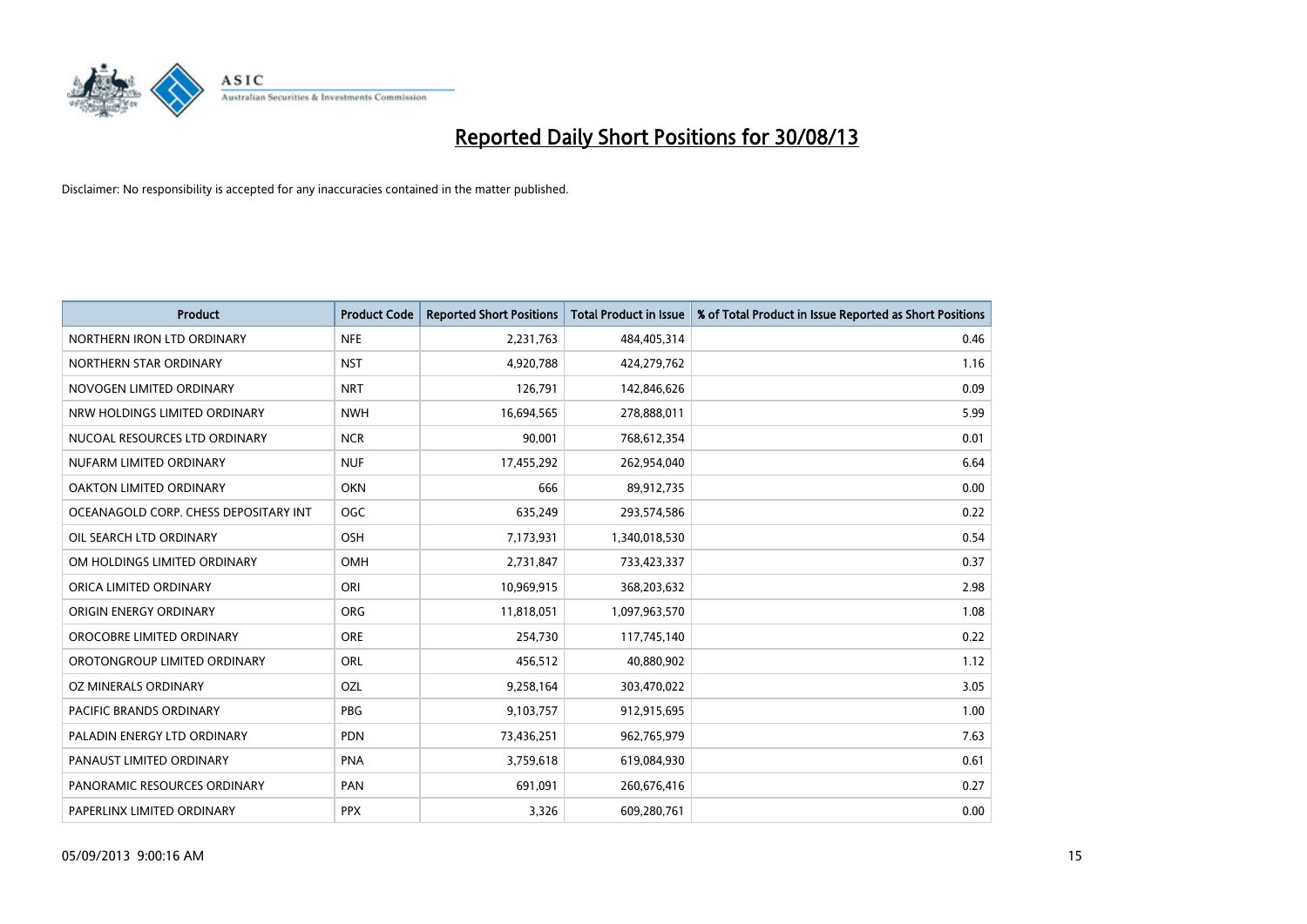

| <b>Product</b>                      | <b>Product Code</b> | <b>Reported Short Positions</b> | <b>Total Product in Issue</b> | % of Total Product in Issue Reported as Short Positions |
|-------------------------------------|---------------------|---------------------------------|-------------------------------|---------------------------------------------------------|
| PAPILLON RES LTD ORDINARY           | <b>PIR</b>          | 6,415,020                       | 337,544,210                   | 1.90                                                    |
| PATTIES FOODS LTD ORDINARY          | PFL                 | 37,320                          | 139,065,639                   | 0.03                                                    |
| PEET LIMITED ORDINARY               | <b>PPC</b>          | 2,834,663                       | 431,986,887                   | 0.66                                                    |
| PERILYA LIMITED ORDINARY            | PEM                 | 699,477                         | 769,316,426                   | 0.09                                                    |
| PERPETUAL LIMITED ORDINARY          | <b>PPT</b>          | 2,282,154                       | 41,980,678                    | 5.44                                                    |
| PERSEUS MINING LTD ORDINARY         | PRU                 | 9,801,678                       | 457,962,088                   | 2.14                                                    |
| PHARMAXIS LTD ORDINARY              | <b>PXS</b>          | 7,300,138                       | 308,548,389                   | 2.37                                                    |
| PLATINUM ASSET ORDINARY             | <b>PTM</b>          | 4,089,139                       | 578,215,695                   | 0.71                                                    |
| PLATINUM AUSTRALIA ORDINARY         | <b>PLA</b>          | 813,984                         | 504,968,043                   | 0.16                                                    |
| PMI GOLD CORP CDI 1:1               | <b>PVM</b>          | 241,847                         | 154,329,165                   | 0.16                                                    |
| PMP LIMITED ORDINARY                | <b>PMP</b>          | 28,840                          | 323,781,124                   | 0.01                                                    |
| PRANA BIOTECHNOLOGY ORDINARY        | PBT                 | 300,000                         | 389,665,326                   | 0.08                                                    |
| PREMIER INVESTMENTS ORDINARY        | <b>PMV</b>          | 1,384,446                       | 155,260,478                   | 0.89                                                    |
| PRIMA BIOMED LTD ORDINARY           | PRR                 | 607,966                         | 1,228,709,341                 | 0.05                                                    |
| PRIMARY HEALTH CARE ORDINARY        | <b>PRY</b>          | 23,990,505                      | 503,921,941                   | 4.76                                                    |
| PROGRAMMED ORDINARY                 | <b>PRG</b>          | 180,096                         | 118,229,190                   | 0.15                                                    |
| <b>QANTAS AIRWAYS ORDINARY</b>      | QAN                 | 40,424,993                      | 2,241,745,788                 | 1.80                                                    |
| <b>OBE INSURANCE GROUP ORDINARY</b> | <b>OBE</b>          | 33,827,451                      | 1,220,868,532                 | 2.77                                                    |
| ORXPHARMA LTD ORDINARY              | <b>QRX</b>          | 794,756                         | 144,785,606                   | 0.55                                                    |
| <b>QUBE HOLDINGS LTD ORDINARY</b>   | QUB                 | 15,800,735                      | 928,965,547                   | 1.70                                                    |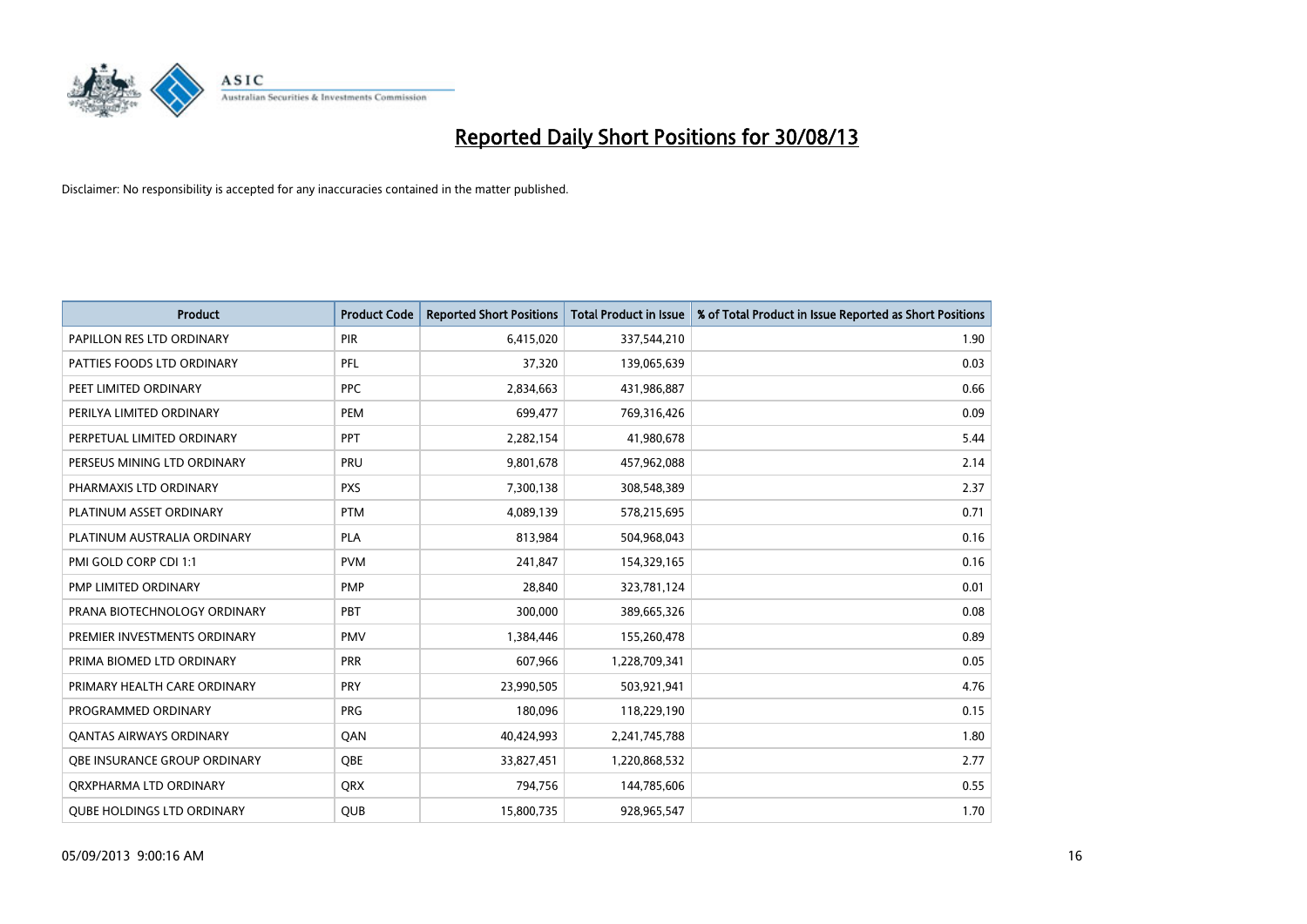

| <b>Product</b>                  | <b>Product Code</b> | <b>Reported Short Positions</b> | <b>Total Product in Issue</b> | % of Total Product in Issue Reported as Short Positions |
|---------------------------------|---------------------|---------------------------------|-------------------------------|---------------------------------------------------------|
| QUICKSTEP HOLDINGS ORDINARY     | OHL                 | 460.000                         | 348,995,045                   | 0.13                                                    |
| RAMELIUS RESOURCES ORDINARY     | <b>RMS</b>          | 3,391,855                       | 337,974,409                   | 1.00                                                    |
| RAMSAY HEALTH CARE ORDINARY     | <b>RHC</b>          | 2,302,396                       | 202,081,252                   | 1.14                                                    |
| <b>RCR TOMLINSON ORDINARY</b>   | <b>RCR</b>          | 2,292,647                       | 134,031,265                   | 1.71                                                    |
| <b>REA GROUP ORDINARY</b>       | <b>REA</b>          | 1,022,218                       | 131,714,699                   | 0.78                                                    |
| <b>RECKON LIMITED ORDINARY</b>  | <b>RKN</b>          | 5,462                           | 129,488,015                   | 0.00                                                    |
| RED 5 LIMITED ORDINARY          | <b>RED</b>          | 1,109,131                       | 135,488,008                   | 0.82                                                    |
| <b>RED FORK ENERGY ORDINARY</b> | <b>RFE</b>          | 3,735,498                       | 499,551,719                   | 0.75                                                    |
| REDBANK ENERGY LTD ORDINARY     | AEJ                 | 13                              | 786,287                       | 0.00                                                    |
| REECE AUSTRALIA LTD. ORDINARY   | <b>REH</b>          | 443                             | 99,600,000                    | 0.00                                                    |
| REED RESOURCES LTD ORDINARY     | <b>RDR</b>          | 50,000                          | 521,897,064                   | 0.01                                                    |
| REGIS RESOURCES ORDINARY        | <b>RRL</b>          | 6,202,175                       | 477,922,568                   | 1.30                                                    |
| RESMED INC CDI 10:1             | <b>RMD</b>          | 10,397,993                      | 1,556,242,300                 | 0.67                                                    |
| <b>RESOLUTE MINING ORDINARY</b> | <b>RSG</b>          | 3,743,861                       | 640,994,224                   | 0.58                                                    |
| RESOURCE EQUIP LTD ORDINARY     | <b>RQL</b>          | 5,000                           | 249,065,471                   | 0.00                                                    |
| RESOURCE GENERATION ORDINARY    | <b>RES</b>          | 555,520                         | 332,234,604                   | 0.17                                                    |
| RETAIL FOOD GROUP ORDINARY      | <b>RFG</b>          | 2,763,482                       | 130,301,190                   | 2.12                                                    |
| REX MINERALS LIMITED ORDINARY   | <b>RXM</b>          | 2,185,523                       | 188,907,284                   | 1.16                                                    |
| RHG LIMITED ORDINARY            | <b>RHG</b>          | 371                             | 308,483,177                   | 0.00                                                    |
| RIALTO ENERGY ORDINARY          | <b>RIA</b>          | 41                              | 1,155,765,100                 | 0.00                                                    |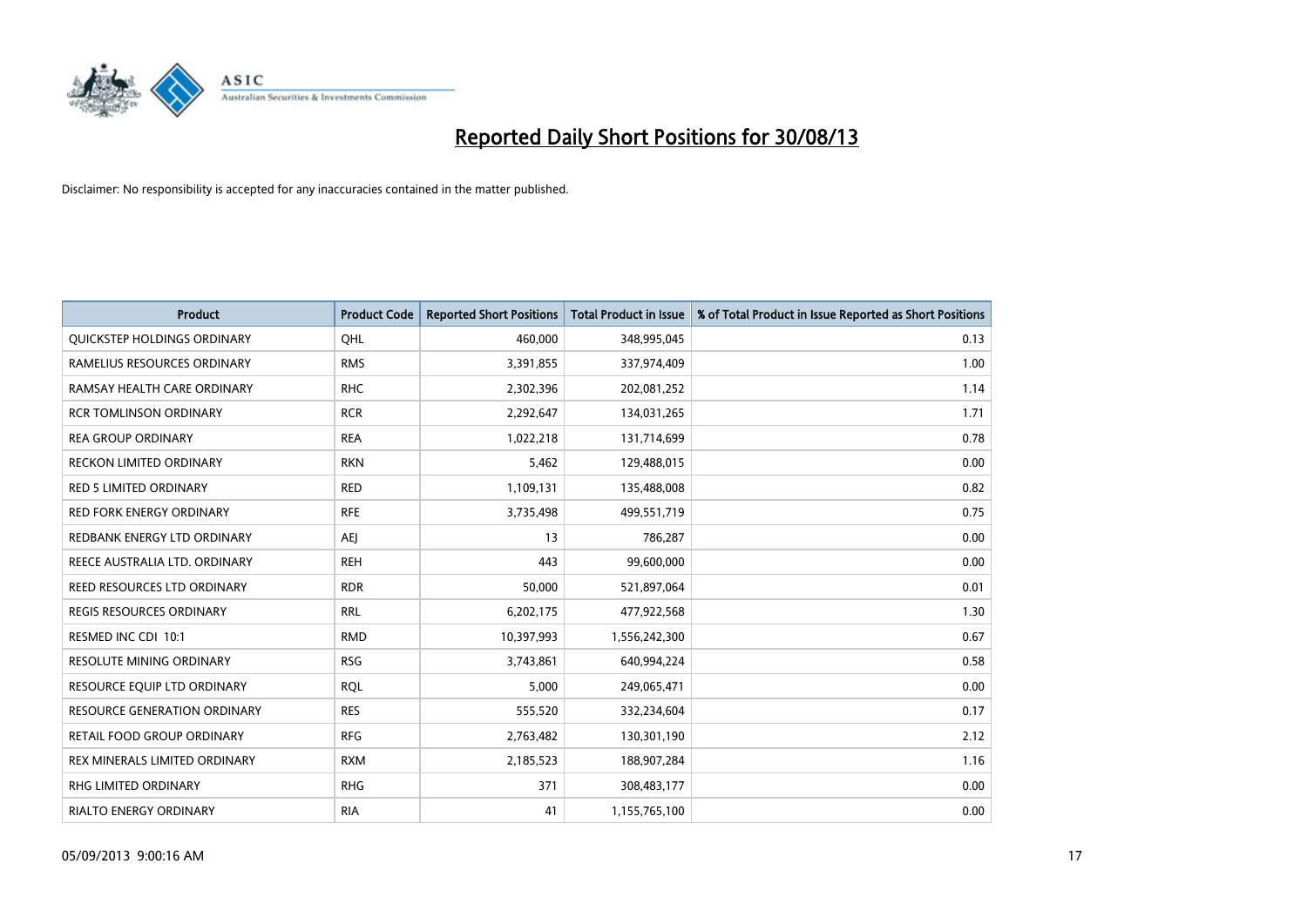

| <b>Product</b>                        | <b>Product Code</b> | <b>Reported Short Positions</b> | <b>Total Product in Issue</b> | % of Total Product in Issue Reported as Short Positions |
|---------------------------------------|---------------------|---------------------------------|-------------------------------|---------------------------------------------------------|
| <b>RIDLEY CORPORATION ORDINARY</b>    | <b>RIC</b>          | 563,859                         | 307,817,071                   | 0.18                                                    |
| RIO TINTO LIMITED ORDINARY            | <b>RIO</b>          | 4,147,243                       | 435,758,720                   | 0.95                                                    |
| ROBUST RESOURCES ORDINARY             | <b>ROL</b>          | 10,000                          | 102,829,326                   | 0.01                                                    |
| ROC OIL COMPANY ORDINARY              | <b>ROC</b>          | 1,356,185                       | 683,235,552                   | 0.20                                                    |
| SAI GLOBAL LIMITED ORDINARY           | SAI                 | 8,284,662                       | 209,641,431                   | 3.95                                                    |
| SALMAT LIMITED ORDINARY               | <b>SLM</b>          | 18,075                          | 159,812,799                   | 0.01                                                    |
| SAMSON OIL & GAS LTD ORDINARY         | SSN                 | 2,082,000                       | 2,547,617,329                 | 0.08                                                    |
| SANDFIRE RESOURCES ORDINARY           | <b>SFR</b>          | 4,234,337                       | 155,640,968                   | 2.72                                                    |
| <b>SANTOS LTD ORDINARY</b>            | <b>STO</b>          | 5,956,844                       | 965,624,638                   | 0.62                                                    |
| SARACEN MINERAL ORDINARY              | SAR                 | 14,400,027                      | 595,263,186                   | 2.42                                                    |
| SCA PROPERTY GROUP STAPLED SECURITIES | <b>SCP</b>          | 33,821,546                      | 642,417,140                   | 5.26                                                    |
| SEDGMAN LIMITED ORDINARY              | <b>SDM</b>          | 595,974                         | 220,368,310                   | 0.27                                                    |
| <b>SEEK LIMITED ORDINARY</b>          | <b>SEK</b>          | 17,040,313                      | 337,833,019                   | 5.04                                                    |
| SELECT HARVESTS ORDINARY              | SHV                 | 8,784                           | 57,462,851                    | 0.02                                                    |
| SENEX ENERGY LIMITED ORDINARY         | <b>SXY</b>          | 5,229,424                       | 1,141,310,350                 | 0.46                                                    |
| SERVICE STREAM ORDINARY               | <b>SSM</b>          | 100                             | 283,418,867                   | 0.00                                                    |
| SEVEN GROUP HOLDINGS ORDINARY         | <b>SVW</b>          | 5,112,885                       | 308,160,281                   | 1.66                                                    |
| SEVEN WEST MEDIA LTD ORDINARY         | <b>SWM</b>          | 3,275,110                       | 999,160,872                   | 0.33                                                    |
| SIGMA PHARMACEUTICAL ORDINARY         | <b>SIP</b>          | 2,192,360                       | 1,126,618,419                 | 0.19                                                    |
| SIHAYO GOLD LIMITED ORDINARY          | <b>SIH</b>          |                                 | 844,832,293                   | 0.00                                                    |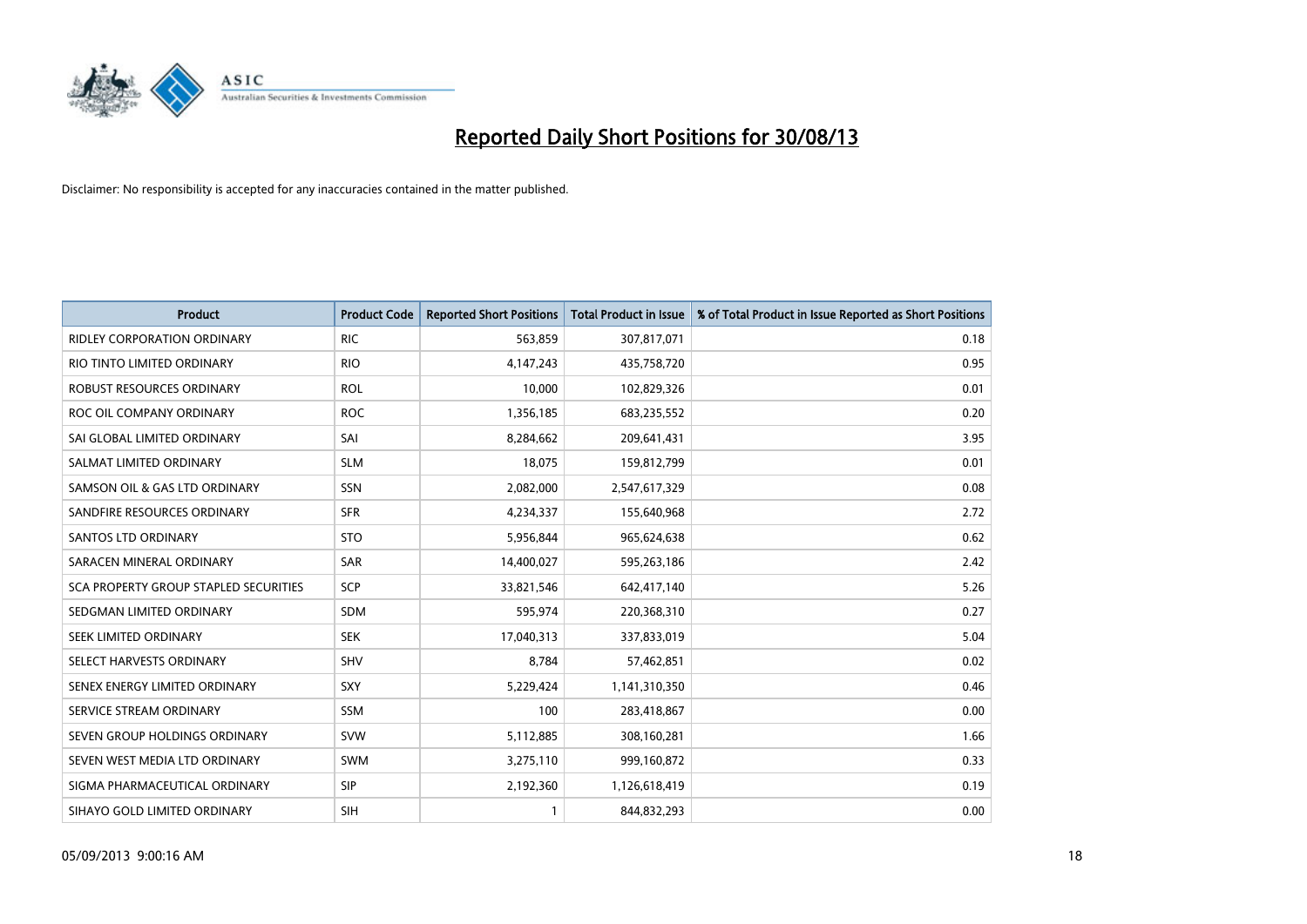

| <b>Product</b>                           | <b>Product Code</b> | <b>Reported Short Positions</b> | <b>Total Product in Issue</b> | % of Total Product in Issue Reported as Short Positions |
|------------------------------------------|---------------------|---------------------------------|-------------------------------|---------------------------------------------------------|
| SILEX SYSTEMS ORDINARY                   | <b>SLX</b>          | 2,178,172                       | 170,249,150                   | 1.28                                                    |
| SILVER CHEF LIMITED ORDINARY             | SIV                 | 1,172                           | 28,762,745                    | 0.00                                                    |
| SILVER LAKE RESOURCE ORDINARY            | <b>SLR</b>          | 7,692,623                       | 379,048,750                   | 2.03                                                    |
| SIMS METAL MGMT LTD ORDINARY             | SGM                 | 9,275,326                       | 204,317,065                   | 4.54                                                    |
| SINGAPORE TELECOMM. CHESS DEPOSITARY INT | SGT                 | 4,452,532                       | 187,523,486                   | 2.37                                                    |
| SIRIUS RESOURCES NL ORDINARY             | <b>SIR</b>          | 4,075,024                       | 227,020,167                   | 1.80                                                    |
| SIRTEX MEDICAL ORDINARY                  | <b>SRX</b>          | 140,611                         | 56,079,887                    | 0.25                                                    |
| SKILLED GROUP LTD ORDINARY               | <b>SKE</b>          | 4,746,635                       | 233,533,526                   | 2.03                                                    |
| <b>SKY NETWORK ORDINARY</b>              | <b>SKT</b>          | 3.585                           | 389,139,785                   | 0.00                                                    |
| SKYCITY ENT GRP LTD ORDINARY             | <b>SKC</b>          | 3,787                           | 576,958,340                   | 0.00                                                    |
| SMS MANAGEMENT. ORDINARY                 | <b>SMX</b>          | 1,226,727                       | 69,919,865                    | 1.75                                                    |
| SONIC HEALTHCARE ORDINARY                | <b>SHL</b>          | 6,597,503                       | 400,100,056                   | 1.65                                                    |
| SOUL PATTINSON (W.H) ORDINARY            | SOL                 | 79,443                          | 239,395,320                   | 0.03                                                    |
| SOUTH BOULDER MINES ORDINARY             | <b>STB</b>          |                                 | 127,952,826                   | 0.00                                                    |
| SP AUSNET STAPLED SECURITIES             | <b>SPN</b>          | 36,478,287                      | 3,376,325,523                 | 1.08                                                    |
| SPARK INFRASTRUCTURE STAPLED NOTE & UNIT | SKI                 | 55,801,234                      | 1,326,734,264                 | 4.21                                                    |
| SPDR 200 FUND ETF UNITS                  | <b>STW</b>          | 98,263                          | 45,278,688                    | 0.22                                                    |
| SPECIALTY FASHION ORDINARY               | <b>SFH</b>          | 110,001                         | 192,236,121                   | 0.06                                                    |
| ST BARBARA LIMITED ORDINARY              | <b>SBM</b>          | 11,570,037                      | 488,074,077                   | 2.37                                                    |
| STARPHARMA HOLDINGS ORDINARY             | SPL                 | 16,186,669                      | 283,864,948                   | 5.70                                                    |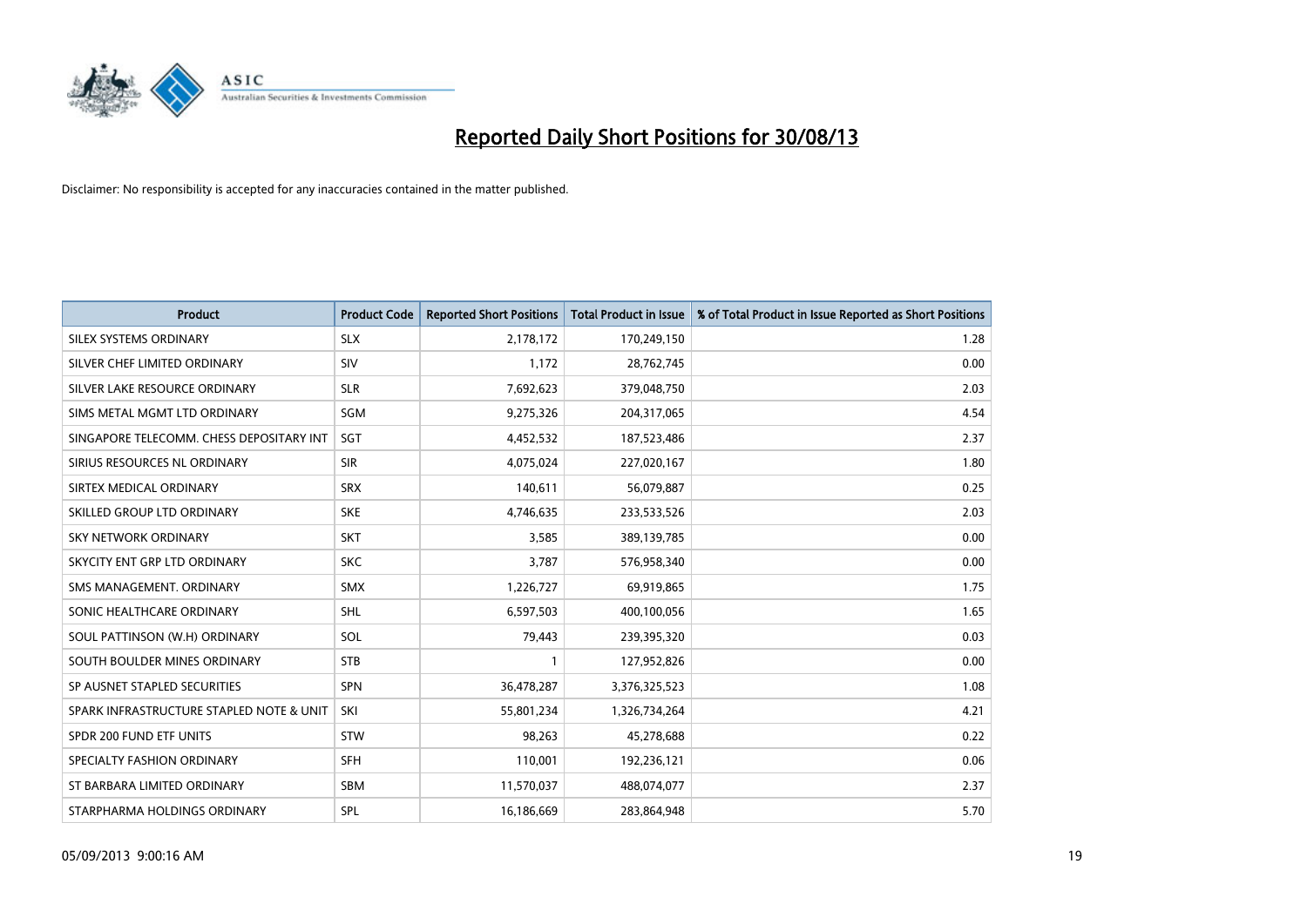

| <b>Product</b>                       | <b>Product Code</b> | <b>Reported Short Positions</b> | <b>Total Product in Issue</b> | % of Total Product in Issue Reported as Short Positions |
|--------------------------------------|---------------------|---------------------------------|-------------------------------|---------------------------------------------------------|
| STHN CROSS MEDIA ORDINARY            | <b>SXL</b>          | 5,365,649                       | 705,099,800                   | 0.76                                                    |
| STOCKLAND UNITS/ORD STAPLED          | SGP                 | 10,475,982                      | 2,305,750,747                 | 0.45                                                    |
| STRAITS RES LTD. ORDINARY            | SRO                 | 31,522                          | 1,164,150,159                 | 0.00                                                    |
| STW COMMUNICATIONS ORDINARY          | SGN                 | 1,281,713                       | 403,828,512                   | 0.32                                                    |
| SUNCORP GROUP LTD ORDINARY           | <b>SUN</b>          | 3,512,284                       | 1,286,600,980                 | 0.27                                                    |
| SUNDANCE ENERGY ORDINARY             | <b>SEA</b>          | 627,569                         | 462,611,982                   | 0.14                                                    |
| SUNDANCE RESOURCES ORDINARY          | <b>SDL</b>          | 49,902,215                      | 3,072,110,985                 | 1.62                                                    |
| SUNLAND GROUP LTD ORDINARY           | <b>SDG</b>          | 27,827                          | 181,710,087                   | 0.02                                                    |
| SUPER RET REP LTD ORDINARY           | <b>SUL</b>          | 1,155,126                       | 196,472,811                   | 0.59                                                    |
| SYD AIRPORT STAPLED US PROHIBIT.     | <b>SYD</b>          | 16,827,580                      | 2,127,016,982                 | 0.79                                                    |
| SYRAH RESOURCES ORDINARY             | <b>SYR</b>          | 1,861,222                       | 147,867,623                   | 1.26                                                    |
| <b>TABCORP HOLDINGS LTD ORDINARY</b> | <b>TAH</b>          | 16,883,507                      | 744,885,690                   | 2.27                                                    |
| TANAMI GOLD NL ORDINARY              | <b>TAM</b>          | 41                              | 587,548,523                   | 0.00                                                    |
| TAP OIL LIMITED ORDINARY             | <b>TAP</b>          | 72,611                          | 241,608,606                   | 0.03                                                    |
| TASSAL GROUP LIMITED ORDINARY        | <b>TGR</b>          | 50,011                          | 146,304,404                   | 0.03                                                    |
| TATTS GROUP LTD ORDINARY             | <b>TTS</b>          | 19,310,662                      | 1,402,711,960                 | 1.38                                                    |
| TELECOM CORPORATION ORDINARY         | <b>TEL</b>          | 5,365,603                       | 1,817,088,869                 | 0.30                                                    |
| TELSTRA CORPORATION. ORDINARY        | <b>TLS</b>          | 14,948,522                      | 12,443,074,357                | 0.12                                                    |
| TEN NETWORK HOLDINGS ORDINARY        | <b>TEN</b>          | 132,180,092                     | 2,586,970,845                 | 5.11                                                    |
| TERANGA GOLD CORP CDI 1:1            | <b>TGZ</b>          | 831,475                         | 174,491,981                   | 0.48                                                    |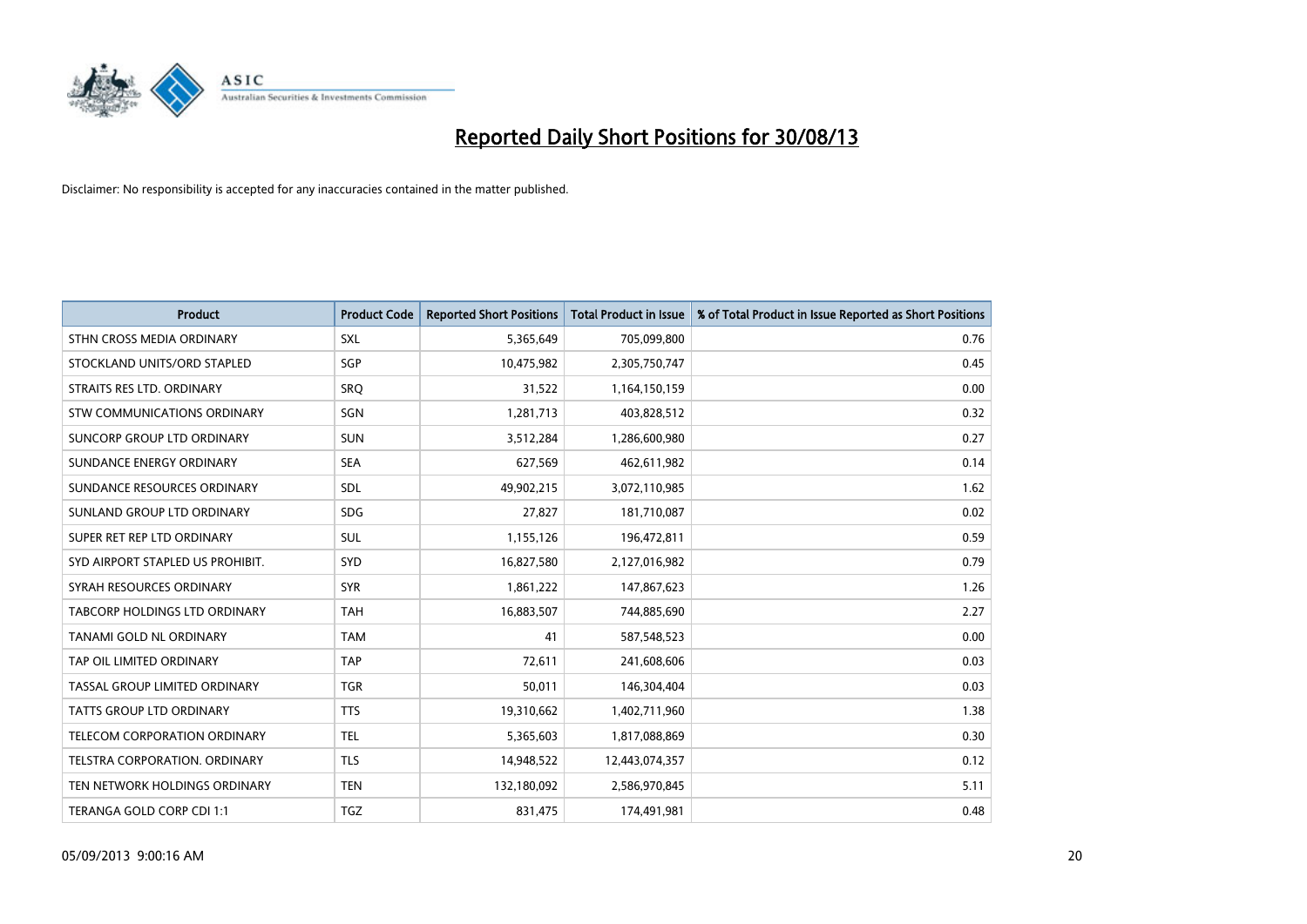

| <b>Product</b>                        | <b>Product Code</b> | <b>Reported Short Positions</b> | <b>Total Product in Issue</b> | % of Total Product in Issue Reported as Short Positions |
|---------------------------------------|---------------------|---------------------------------|-------------------------------|---------------------------------------------------------|
| THE REJECT SHOP ORDINARY              | <b>TRS</b>          | 1,877,764                       | 28,826,248                    | 6.51                                                    |
| THORN GROUP LIMITED ORDINARY          | <b>TGA</b>          | 102,568                         | 148,897,155                   | 0.07                                                    |
| <b>TIGER RESOURCES ORDINARY</b>       | <b>TGS</b>          | 1,392,427                       | 674,770,269                   | 0.21                                                    |
| TOLL HOLDINGS LTD ORDINARY            | <b>TOL</b>          | 28,822,951                      | 717,133,875                   | 4.02                                                    |
| TOX FREE SOLUTIONS ORDINARY           | <b>TOX</b>          | 854,643                         | 132,519,859                   | 0.64                                                    |
| TPG TELECOM LIMITED ORDINARY          | <b>TPM</b>          | 1,518,273                       | 793,808,141                   | 0.19                                                    |
| TRADE ME GROUP ORDINARY               | <b>TME</b>          | 149,109                         | 396,017,568                   | 0.04                                                    |
| TRANSFIELD SERVICES ORDINARY          | <b>TSE</b>          | 33,086,811                      | 512,457,716                   | 6.46                                                    |
| TRANSPACIFIC INDUST, ORDINARY         | <b>TPI</b>          | 18,186,774                      | 1,578,563,490                 | 1.15                                                    |
| TRANSURBAN GROUP TRIPLE STAPLED SEC.  | <b>TCL</b>          | 2,137,432                       | 1,485,500,376                 | 0.14                                                    |
| TREASURY GROUP ORDINARY               | <b>TRG</b>          | 3,000                           | 23,070,755                    | 0.01                                                    |
| TREASURY WINE ESTATE ORDINARY         | <b>TWE</b>          | 17,898,406                      | 647,227,144                   | 2.77                                                    |
| TROY RESOURCES LTD ORDINARY           | <b>TRY</b>          | 158,022                         | 164,568,698                   | 0.10                                                    |
| TWENTY-FIRST FOX INC A NON-VOTING CDI | <b>FOXLV</b>        | 1,228,137                       | 1,622,046,510                 | 0.08                                                    |
| TWENTY-FIRST FOX INC B VOTING CDI     | <b>FOX</b>          | 692,436                         | 1,112,242,654                 | 0.06                                                    |
| UGL LIMITED ORDINARY                  | UGL                 | 18,403,691                      | 166,511,240                   | 11.05                                                   |
| UXC LIMITED ORDINARY                  | <b>UXC</b>          | 6,237                           | 308,906,770                   | 0.00                                                    |
| VENTURE MINERALS ORDINARY             | <b>VMS</b>          | 193,000                         | 287,320,170                   | 0.07                                                    |
| <b>VIRGIN AUS HLDG LTD ORDINARY</b>   | <b>VAH</b>          | 91,112,032                      | 2,581,231,776                 | 3.53                                                    |
| <b>VIRTUS HEALTH LTD ORDINARY</b>     | <b>VRT</b>          | 11,000                          | 79,536,601                    | 0.01                                                    |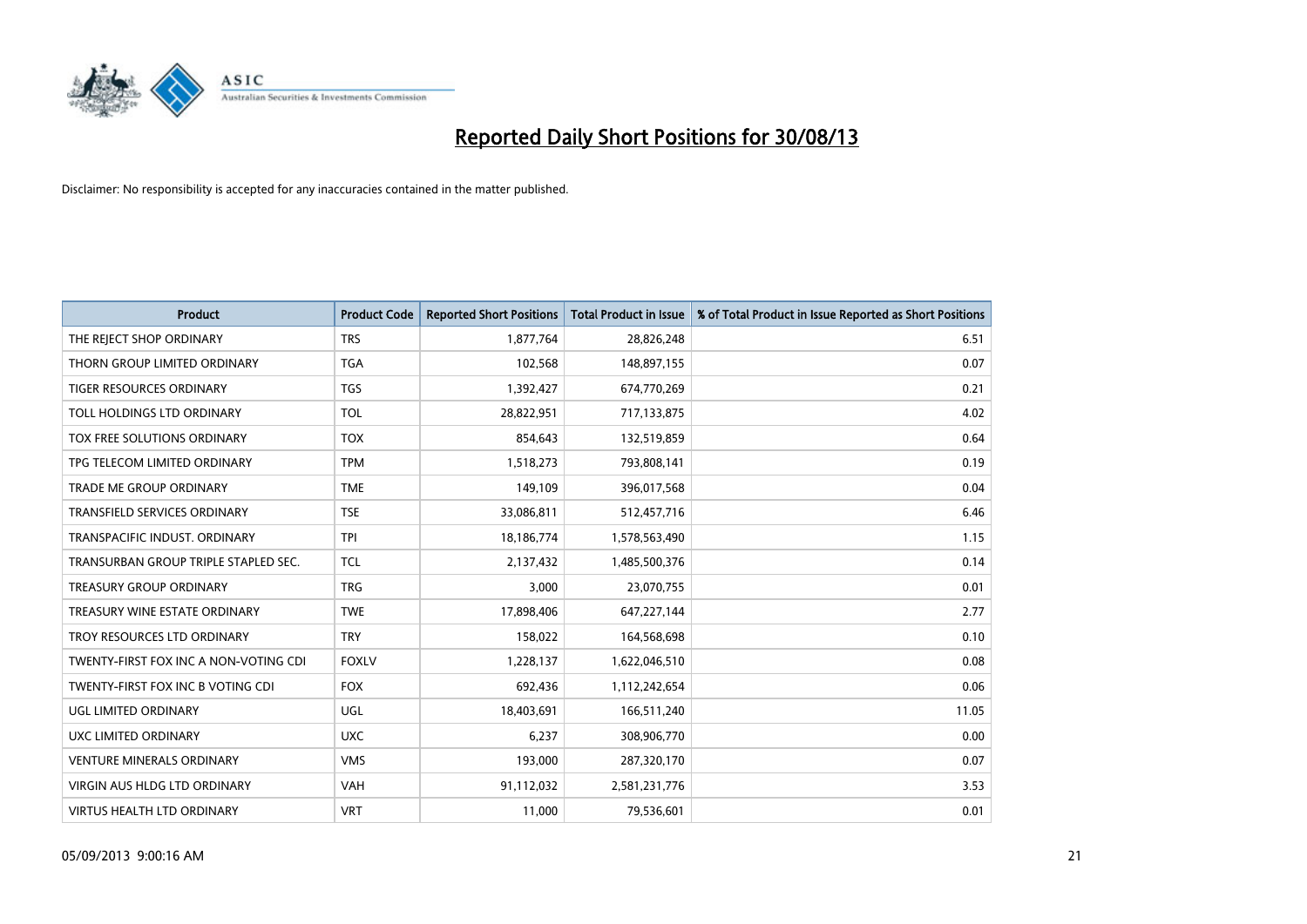

| <b>Product</b>                         | <b>Product Code</b> | <b>Reported Short Positions</b> | <b>Total Product in Issue</b> | % of Total Product in Issue Reported as Short Positions |
|----------------------------------------|---------------------|---------------------------------|-------------------------------|---------------------------------------------------------|
| <b>VISION EYE INSTITUTE ORDINARY</b>   | VEI                 | 1,266                           | 160,284,112                   | 0.00                                                    |
| <b>VOCUS COMMS LTD ORDINARY</b>        | <b>VOC</b>          | 33,413                          | 80,410,122                    | 0.04                                                    |
| <b>WATPAC LIMITED ORDINARY</b>         | <b>WTP</b>          | 40,001                          | 184,332,526                   | 0.02                                                    |
| <b>WDS LIMITED ORDINARY</b>            | <b>WDS</b>          | 7                               | 144,740,614                   | 0.00                                                    |
| WEBIET LIMITED ORDINARY                | <b>WEB</b>          | 2,096,043                       | 79,397,959                    | 2.64                                                    |
| <b>WESFARMERS LIMITED ORDINARY</b>     | <b>WES</b>          | 29,781,239                      | 1,006,674,601                 | 2.96                                                    |
| WESFARMERS LIMITED PARTIALLY PROTECTED | <b>WESN</b>         | 233,217                         | 150,518,997                   | 0.15                                                    |
| WESTERN AREAS LTD ORDINARY             | <b>WSA</b>          | 20,495,727                      | 196,843,803                   | 10.41                                                   |
| WESTERN DESERT RES. ORDINARY           | <b>WDR</b>          | 2,582,398                       | 392,493,317                   | 0.66                                                    |
| WESTFIELD GROUP ORD/UNIT STAPLED SEC   | <b>WDC</b>          | 6,848,549                       | 2,168,299,076                 | 0.32                                                    |
| WESTFIELD RETAIL TST UNIT STAPLED      | <b>WRT</b>          | 16,082,724                      | 2,995,945,800                 | 0.54                                                    |
| <b>WESTPAC BANKING CORP ORDINARY</b>   | <b>WBC</b>          | 21,408,296                      | 3,103,729,084                 | 0.69                                                    |
| WHITE ENERGY COMPANY ORDINARY          | <b>WEC</b>          | 42,412                          | 322,974,494                   | 0.01                                                    |
| <b>WHITEHAVEN COAL ORDINARY</b>        | <b>WHC</b>          | 80,727,208                      | 1,025,692,710                 | 7.87                                                    |
| WIDE BAY AUST LTD ORDINARY             | <b>WBB</b>          | 10,462                          | 36,238,600                    | 0.03                                                    |
| WINDIMURRA VANADIUM ORDINARY           | <b>WVL</b>          | 20,461                          | 19,284,366                    | 0.11                                                    |
| WOODSIDE PETROLEUM ORDINARY            | <b>WPL</b>          | 3,193,839                       | 823,910,657                   | 0.39                                                    |
| WOOLWORTHS LIMITED ORDINARY            | <b>WOW</b>          | 6,674,660                       | 1,250,242,038                 | 0.53                                                    |
| <b>WORLEYPARSONS LTD ORDINARY</b>      | <b>WOR</b>          | 3,577,195                       | 243,480,720                   | 1.47                                                    |
| WOTIF.COM HOLDINGS ORDINARY            | <b>WTF</b>          | 19,926,512                      | 211,736,244                   | 9.41                                                    |